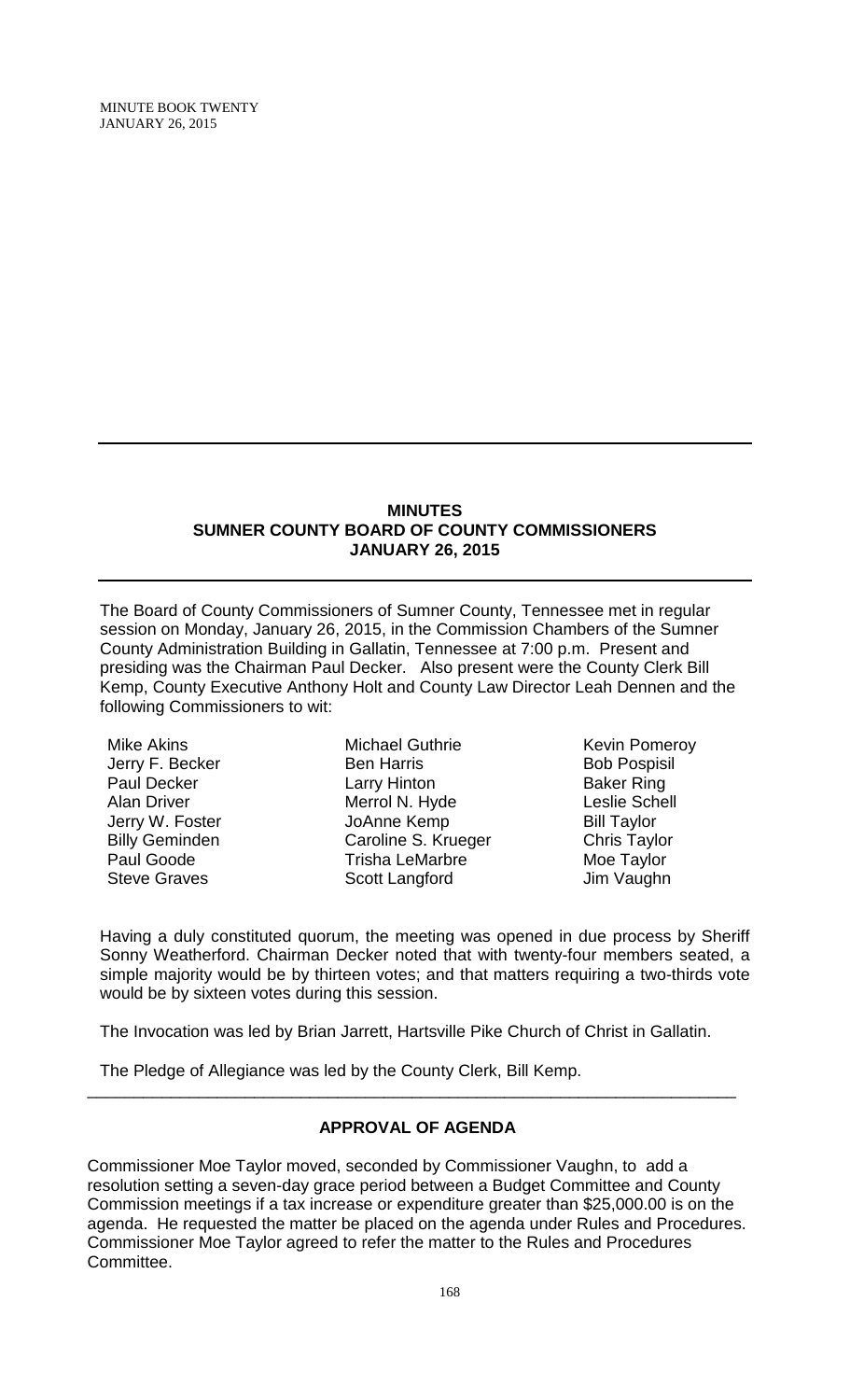Commissioner Langford requested the removal of 1501-16 from the Budget Committee and placed under Financial Management Committee because of time-sensitive issues dealing with grants and architectural fees. Without objection, Chairman Decker moved the resolution.

Commissioner Moe Taylor raised a personal point of order to a video to be shown under Report of Chair, which featured comments he made during a previous Commission meeting. Chairman Decker yielded to County Law Director Leah Dennen who stated that Commissioner Taylor can explain his comments after the video is shown.

Commissioner Graves moved, and was duly seconded, to adopt the agenda with the additions. The Commission approved the agenda as amended by unanimous voice vote of the body.

\_\_\_\_\_\_\_\_\_\_\_\_\_\_\_\_\_\_\_\_\_\_\_\_\_\_\_\_\_\_\_\_\_\_\_\_\_\_\_\_\_\_\_\_\_\_\_\_\_\_\_\_\_\_\_\_\_\_\_\_\_\_\_\_\_\_\_\_\_\_

# **APPROVAL OF MINUTES**

The minutes for the meeting of this body held on December 15, 2014, and recorded in the office of the Clerk, Bill Kemp, were approved by voice vote after Commissioner Goode made the motion, seconded by Commissioner Ring.

# **RECOGNITION OF THE PUBLIC**

Chairman Decker stated that there is misinformation circulating about events regarding the property tax increase. He said County Director of Finance David Lawing and Budget Chairman and Vice-Chairman, Commissioners Paul Goode and Chris Taylor, respectively, will make presentations to help explain the rationale behind the tax increase. He emphasized this meeting is not a forum to change the 2014 tax rate, which is set and cannot be repealed under State law.

Chairman Decker recognized Mr. Lawing who gave a power point illustration of the reasoning behind the 2014 tax increase. The presentation was followed by a video, featuring Commissioners Goode and Chris Taylor.

Chairman Decker opened the floor to allow the public to speak concerning any matter on the agenda.

Chairman Decker recognized Commissioner Moe Taylor who pointed out that increasing expenditures led to a tax increase. He stated that he voted against the school budget and the new judgeship. Commissioner Graves requested to go on record as requesting to comment on the presentations.

Chairman Decker recognized Commissioner Vaughn who objected to a reduction in the time allowed to speak from five minutes to three minutes under public recognition. Commissioner Pomeroy called for a point of order concerning discussion about the previous presentation.

Chairman Decker requested citizens to reframe from inflammatory comments and asked for no outburst from the audience. The time allotment per speaker was five minutes. He stated that 79 citizens had signed up to speak.

Those who spoke are the following:

Jim Young, 111 Hidden Way Court in Hendersonville Charles L. Moffatt, 1018 Nancy Avenue in Gallatin Scott Sprouse, 127 Woodvale Drive Hendersonville Mike Fussell, 128 island Drive Hendersonville Dave Dozier, 567 Dobbins Pike Gallatin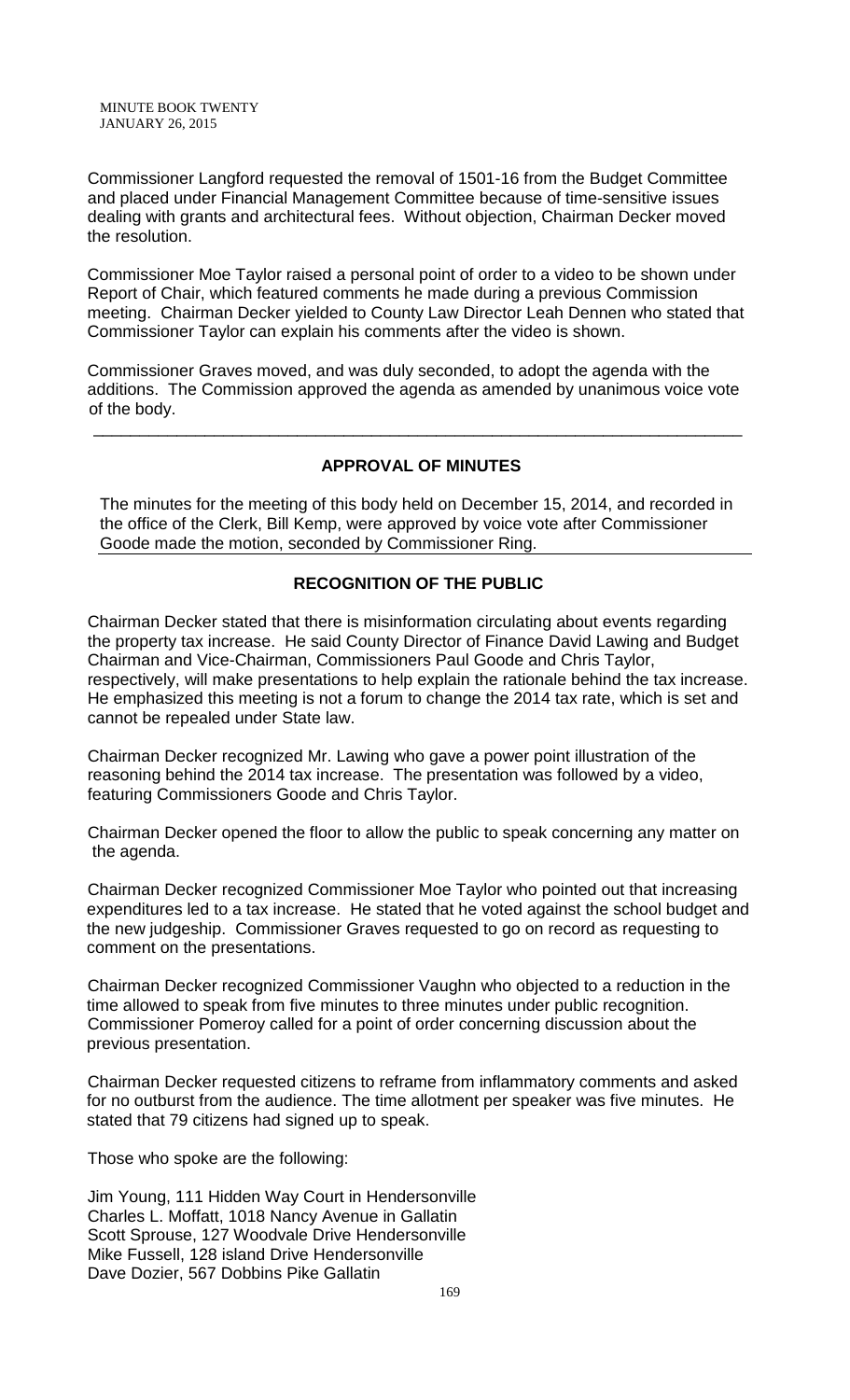Beth Cox, 113 Windham Circle Hendersonville Sibyl Reagan, 144 Saranac Trail Hendersonville Charles Keenan,1028 Newmans Trail Hendersonville Kathi Dunn, 101 Charleston Court Hendersonville Dee Smith, 150 Lura Lane Goodlettsville Kim Petrie, 321 Buffalo Run Goodlettsville Ted Wise, Shun Pike in Goodlettsville Jean Lewis, 1125 Louis Jones Boulevard Gallatin Wes Duenkel, 321 Buffalo Run Goodlettsville Len Silverman, 122 Joshuas Run Goodlettsville Jay Tucker,3523 Highway 31E Bethpage Michelle Tacker, 1001 Wynnewood Drive Castalian Springs Nancy Hasey, 157 Rockwood Terrace Gallatin

Ben Cunningham, 140 Mockingbird Trail Gallatin (Mr. Cunningham filed a summary notes regarding a petition opposing the property tax increase; The petition was not filed with the record.)

Art Carlock, 102 Meadowvue Drive Hendersonville Steven Puckett, 228 Sanders Ferry Apt A21 Hendersonville

#### **RECESS**

\_\_\_\_\_\_\_\_\_\_\_\_\_\_\_\_\_\_\_\_\_\_\_\_\_\_\_\_\_\_\_\_\_\_\_\_\_\_\_\_\_\_\_\_\_\_\_\_\_\_\_\_\_\_\_\_\_\_\_\_\_\_\_\_\_\_\_\_\_\_

\_\_\_\_\_\_\_\_\_\_\_\_\_\_\_\_\_\_\_\_\_\_\_\_\_\_\_\_\_\_\_\_\_\_\_\_\_\_\_\_\_\_\_\_\_\_\_\_\_\_\_\_\_\_\_\_\_\_\_\_\_\_\_\_\_\_\_\_\_\_

Chairman Decker declared a recess at 9:12 p.m.. The Commission reconvened its meeting at 9:22 p.m.

Don Scruggs, 151 Bushs Lane Gallatin Kevin Roberts, 424 A B Wade Road Portland Sean Keene, 3501 Tyree Springs Rd Hendersonville Charlene Aumiller, 143 Ruland Street Hendersonville Laura Baigert 424 A B Wade Road Portland Samuel Said, 504 Falcon Court Gallatin Keith Dennen, 1135 Saranac Trail Hendersonville Ben McCroskey, 1001 Waterview Circle Hendersonville Dennis Schuelke, 218 General Smith Place Hendersonville Bernie Goldenzweig,107 General Smith Place Hendersonville Bill Murphy, 732 Caldwell Drive Goodlettsville Chris Spenser, 114 Turning Leaf Hendersonville Mike Butler, 104 Hearthside Hendersonville Rachel Souliere, 242 Kirkpatrick Drive Gallatin Gary Massey, 157 Sandpiper Circle Hendersonville Ruth Fennell, 1049 Blue Jay Way Gallatin Sandra J. Roberts, 238 Harbor Drive Hendersonville Taylor Hubbs, 116 Artesa Drive White House Danna De Supo 101 Chambliss Court Hendersonville Jeff Yawn, 104 Walton Village Court Hendersonville Cheyney McCarth, 137 Bay Drive Gallatin David W. Kent, 434 Clearview Rd Cottontown John Moore, 1069 Morningview Drive Gallatin Sharon Loveall, 103 Arrowhead Drive Hendersonville Mary Anne Mercill, 149 Island Drive Hendersonville Leroy SD Sutton, 130 Vintage Circle Hendersonville Joseph Taylor, 164 Fieldcrest Circle Hendersonville Chris Kendall, 3082 Highway 52E Bethpage Adam Booth, 1083 Pinnacle Way Castalian Springs Patricia Ceska, 522 Bentley Street Gallatin Leland Dampier, 1001 Broughton Place Gallatin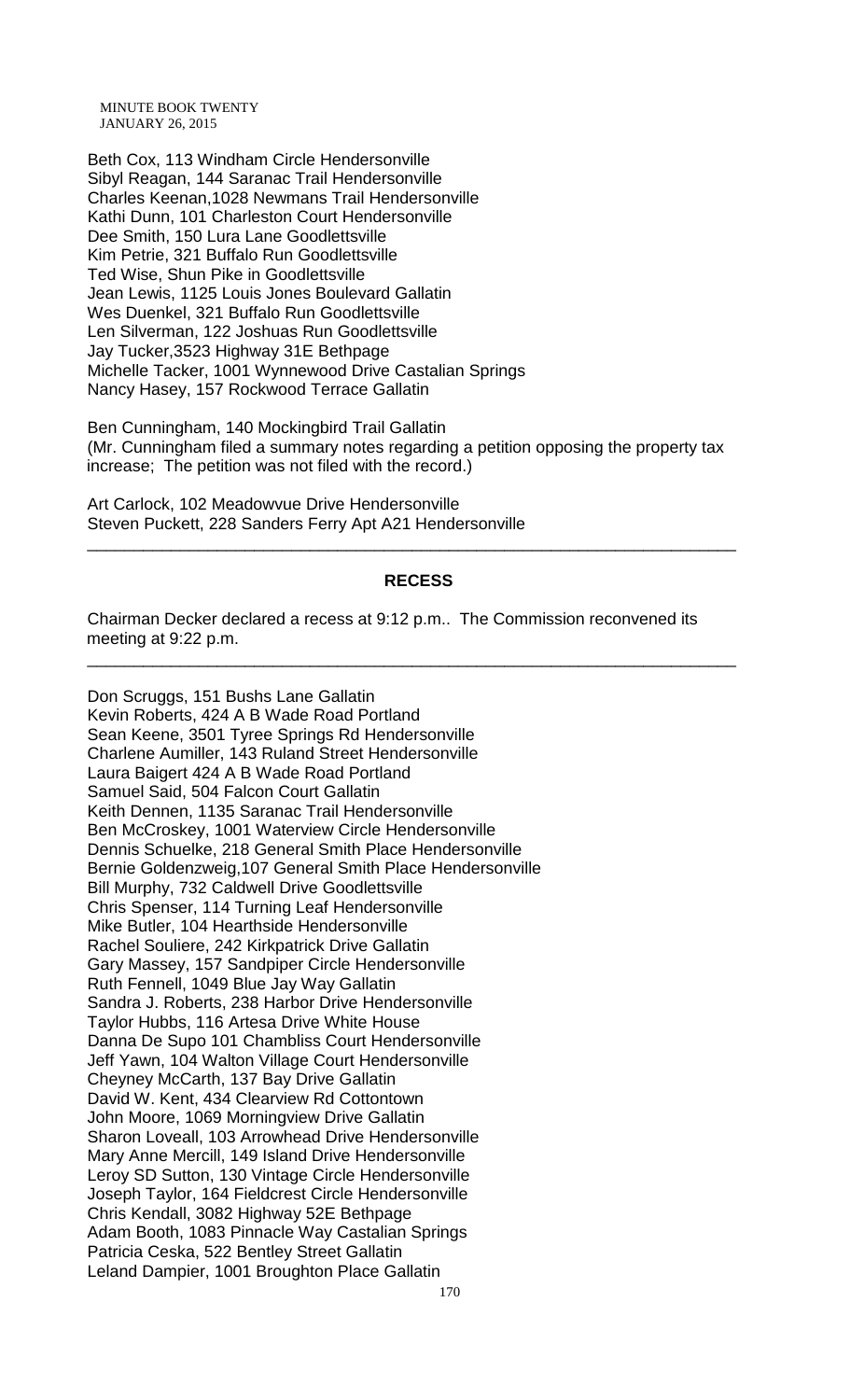### Andy Daniels, 816 East Main Street Gallatin

With no one else wishing to speak, recognition of the public was closed.

### **REPORT OF THE CHAIR**

\_\_\_\_\_\_\_\_\_\_\_\_\_\_\_\_\_\_\_\_\_\_\_\_\_\_\_\_\_\_\_\_\_\_\_\_\_\_\_\_\_\_\_\_\_\_\_\_\_\_\_\_\_\_\_\_\_\_\_\_\_\_\_\_\_\_\_\_\_

Chairman Decker noted the Veterans Service Report was on the commissioners' desks for information purposes only.

Chairman Decker directed the Clerk to read the following notice into the record:

 There will be a public hearing at the Sumner County Commission meeting on January 26, 2015 at 7 p.m. This meeting will be held at the Summer County Administration Building in the Commission Chambers, located at 355 N. Belvedere Drive, Gallatin, Tn.

 Tim A. Holland, etux and Jerry C. Gillihan etux are requesting to rezone their properties located at 2559 Highway 25-W, Cottontown, Tn., 37048 from Agricultural to a Commercial 2 Planned Unit Development. Subject properties are located on Tax Map 79, a portion of parcel 29.02 and parcel 29.04, respectively, containing 1.58 acres, and are zoned Agricultural.

 A copy of this request is located in the Sumner County Planning and Stormwater Department which is located in Room 202 of the Sumner County Administration Building, 355 N. Belvedere Drive, Gallatin, TN 37066.

 Anyone having an interest, desiring to comment, or ask questions concerning this request is invited to attend this meeting or call the Summer County Planning and Stormwater Department at (615) 451-6097.

 Chairman Decker declared the public hearing open for anyone wishing to speak on the rezoning. Hearing none, he declared the public hearing closed.

\_\_\_\_\_\_\_\_\_\_\_\_\_\_\_\_\_\_\_\_\_\_\_\_\_\_\_\_\_\_\_\_\_\_\_\_\_\_\_\_\_\_\_\_\_\_\_\_\_\_\_\_\_\_\_\_\_\_\_\_\_\_\_

\_\_\_\_\_\_\_\_\_\_\_\_\_\_\_\_\_\_\_\_\_\_\_\_\_\_\_\_\_\_\_\_\_\_\_\_\_\_\_\_\_\_\_\_\_\_\_\_\_\_\_\_\_\_\_\_\_\_\_\_\_\_\_\_\_\_\_\_

Chairman Decker introduced the following resolution:

#### **1501-01 A RESOLUTION REQUESTING TO REZONE THE TIMOTHY A. HOLLAND, ETUX AND JERRY C. GILLIHAN, ETUX PROPERTY AT 2559 HIGHWAY 25W COTTONTOWN, TENNESSEE FROM AGRICULTURAL TO COMMERCIAL 2 PLANNED UNIT DEVELOPMENT; SUBJECT PROPERTIES ARE LOCATED ON TAX MAP 79, A PORTION OF PARCEL 29.02, AND PARCEL 29.04, RESPECTIVELY, CONTAINING 1.58 ACRES, AND ARE ZONED AGRICULTURAL**

**BE IT RESOLVED** by the Sumner County Board of County Commissioners meeting in regular session on this the  $26<sup>th</sup>$  day of January, 2015, that this body hereby request to rezone the Timothy A. Holland, etux and Jerry C. Gillihan, etux property at 2559 Highway 25W Cottontown, Tennessee from Agricultural to Commercial 2 Planned Unit Development. Subject properties are located on Tax Map 79, a portion of Parcel 29.02, and Parcel 29.04, respectively, containing 1.58 acres, and are zoned agricultural, as shown on the attachments herewith.

Upon motion of Commission Chris Taylor, seconded by Commissioner Schell, the Commission voted by unanimous voice vote to approve the rezoning.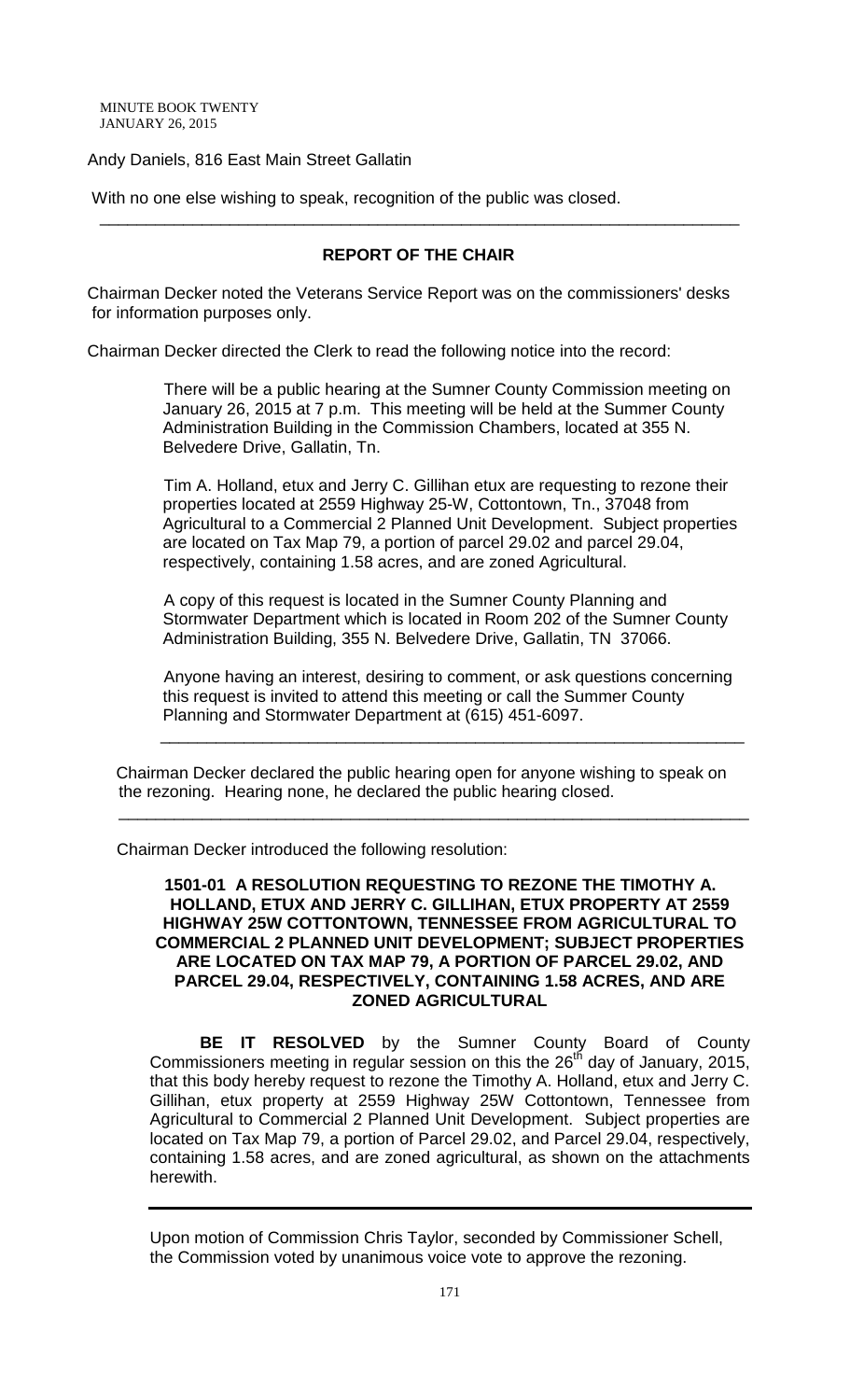Chairman Decker opened the floor for nominations regarding the new General Sessions judge. He noted the Sumner County Bar Association recommended Tommy Boyers, Mike Carter and Alan Ehmling, previously. Chairman Decker stated that a forum would follow nominations, allowing candidates to speak and answer questions.

\_\_\_\_\_\_\_\_\_\_\_\_\_\_\_\_\_\_\_\_\_\_\_\_\_\_\_\_\_\_\_\_\_\_\_\_\_\_\_\_\_\_\_\_\_\_\_\_\_\_\_\_\_\_\_\_\_\_\_\_\_\_\_\_

Commissioner Taylor moved, seconded by Commissioner Akins, to defer the nomination process for the judgeship.

The electronic vote to defer was recorded in the following manner:

DEFER JUDGE NOMINATIONS

|               | DEFER JUDGE NOMINATIONS |                  |   |               |          |
|---------------|-------------------------|------------------|---|---------------|----------|
| <b>Akins</b>  |                         | M. Taylor        | Y | Geminden      | N        |
| Hinton        |                         | <b>Driver</b>    | N | Graves        | Ν        |
| Foster        | N                       | Schell           | N | <b>Harris</b> | N        |
| Ring          | N                       | Pomeroy          | N | Vaughn        | N        |
| Kemp          | N                       | Decker           | N | Hyde          | Υ        |
| <b>Becker</b> | N                       | C. Taylor        | N | Goode         | N        |
| Krueger       | N                       | <b>B.</b> Taylor | N | Langford      | N        |
| Guthrie       | N                       | Pospisil         | N |               |          |
| <b>DEFER</b>  | Yes: 4                  | No: 19           |   | Abs: 0        | 11:38 PM |

Chairman Decker declared the motion to defer failed to pass.

\_\_\_\_\_\_\_\_\_\_\_\_\_\_\_\_\_\_\_\_\_\_\_\_\_\_\_\_\_\_\_\_\_\_\_\_\_\_\_\_\_\_\_\_\_\_\_\_\_\_\_\_\_\_\_

Commissioner Graves nominated Jim Hawkins. Commissioner Foster nominated George Ducane. Commissioner Driver nominated Devon Sutherland Commissioner Vaughn nominated Ron Blanton.

Chairman Decker declared nominations ceased.

### **CONSENT AGENDA**

\_\_\_\_\_\_\_\_\_\_\_\_\_\_\_\_\_\_\_\_\_\_\_\_\_\_\_\_\_\_\_\_\_\_\_\_\_\_\_\_\_\_\_\_\_\_\_\_\_\_\_\_\_\_\_\_\_\_\_\_\_

Commissioner Ring moved, seconded by Commissioner Pospisil, to approve the following items on the Consent Agenda:

#### **1501-20 A RESOLUTION APPROPRIATING \$22,501.00 AS PASS-THROUGH FUNDS TO INCREASE THE DGA GRANT CONTRACT AMOUNT FOR SALARIES AND BENFITS FOR THE HEALTH DEPARTMENT**

**BE IT RESOLVED** by the Sumner County Board of County Commissioners meeting in regular session on this the 26th day of January, 2015, that this body hereby appropriates \$22,501.00 as pass-through funds to increase the DGA Grant Contract amount for salaries and benefits for the Health Department, as shown on the attachments herewith.

### **1501-21 A RESOLUTION APPROPRIATING \$2,251.00 FROM LSTA TECHNOLOGY GRANT TO DATA PROCESSING EQUIPMENT EXPENSE FOR THE HENDERSONVILLE LIBRARY**

**\_\_\_\_\_\_\_\_\_\_\_\_\_\_\_\_\_\_\_\_\_\_\_\_\_\_\_\_\_\_\_\_\_\_\_\_\_\_\_\_\_\_\_\_\_\_\_\_\_\_\_\_\_\_\_\_\_\_\_\_\_\_\_\_**

**BE IT RESOLVED** by the Sumner County Board of County Commissioners meeting in regular session on this the  $26<sup>th</sup>$  day of January, 2015,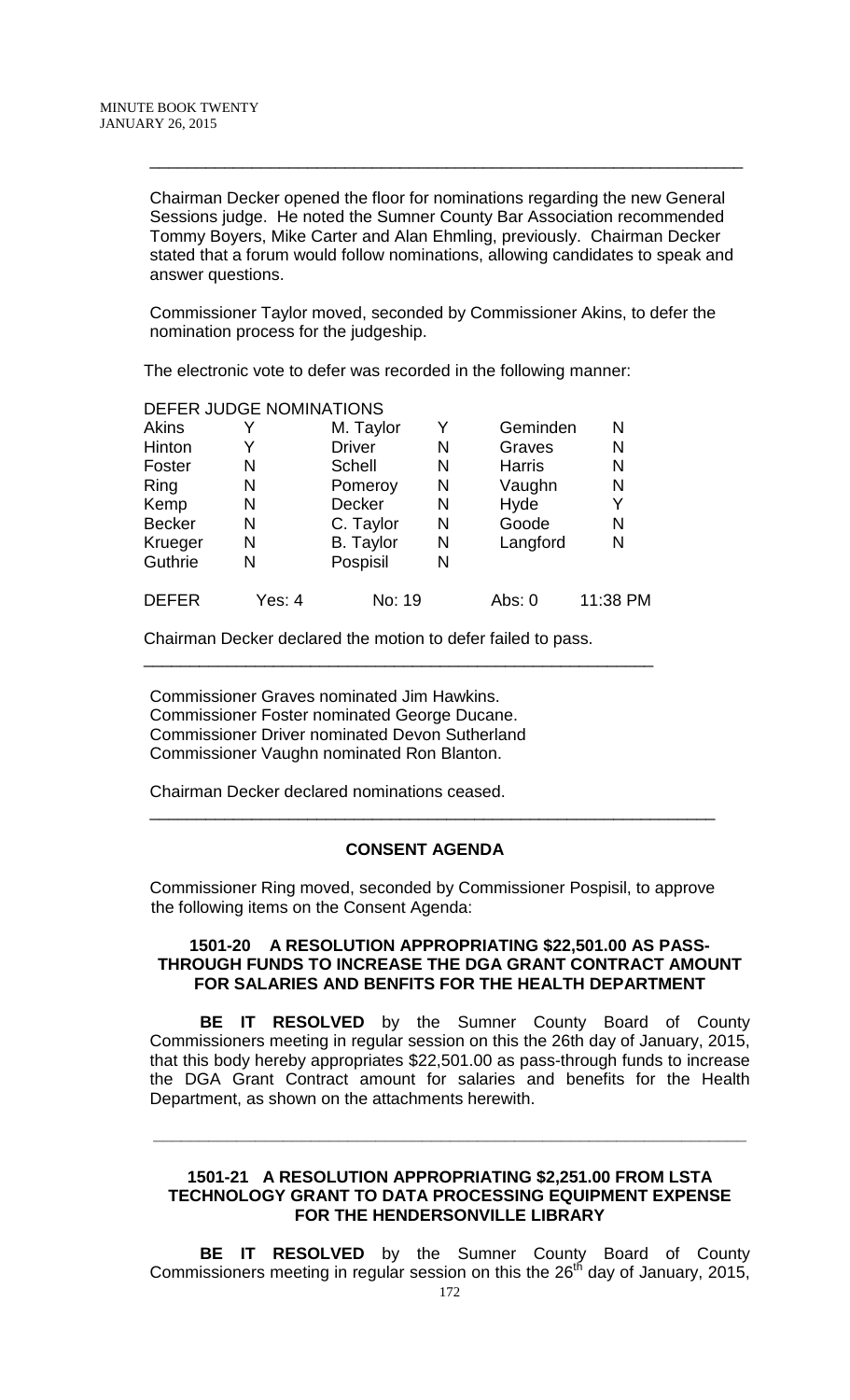that this body hereby appropriates \$2,251.00 from LSTA Technology Grant to Data Processing Equipment Expense for the Hendersonville Library, as shown on the attachments herewith.

\_\_\_\_\_\_\_\_\_\_\_\_\_\_\_\_\_\_\_\_\_\_\_\_\_\_\_\_\_\_\_\_\_\_\_\_\_\_\_\_\_\_\_\_\_\_\_\_\_\_\_\_\_\_\_\_\_\_\_\_\_\_\_\_

### **1501- 22 A RESOLUTION APPROPRIATING \$5,506.00 AS CARRYOVER OF THE FISCAL YEAR 2014 FUNDING FOR THE TREE PLANTING GRANT FOR STATION CAMP GREENWAY**

**BE IT RESOLVED** by the Sumner County Board of County Commissioners meeting in regular session on this the  $26<sup>th</sup>$  day of January, 2015, that this body hereby appropriates \$5,506.00 as a carryover of the fiscal year 2014 funding for the Tree Planting Grant for Station Camp Greenway, as shown on the attachments herewith.

### **1501-23 A RESOLUTION APPROPRIATING \$9,387.00 AS CARRYOVER OF THE FISCAL YEAR 2014 FUNDING FOR THE CLARK HOUSE TDOT GRANT MATCH**

\_\_\_\_\_\_\_\_\_\_\_\_\_\_\_\_\_\_\_\_\_\_\_\_\_\_\_\_\_\_\_\_\_\_\_\_\_\_\_\_\_\_\_\_\_\_\_\_\_\_\_\_\_\_\_\_\_\_\_\_\_\_\_\_

**BE IT RESOLVED** by the Sumner County Board of County Commissioners meeting in regular session on this the  $26<sup>th</sup>$  day of January, 2015, that this body hereby appropriates \$9,387.00 as a carryover of the fiscal year 2014 funding for the Clark House TDOT Grant match, as shown on the attachments herewith.

# **1501-24 A RESOLUTION APPROPRIATING \$1,303.00 AS CARRYOVER OF THE FISCAL YEAR 2014 FUNDING FOR THE TDOT DUI GRANT**

\_\_\_\_\_\_\_\_\_\_\_\_\_\_\_\_\_\_\_\_\_\_\_\_\_\_\_\_\_\_\_\_\_\_\_\_\_\_\_\_\_\_\_\_\_\_\_\_\_\_\_\_\_\_\_\_\_\_\_\_\_\_\_\_

**BE IT RESOLVED** by the Sumner County Board of County Commissioners meeting in regular session on this the  $26<sup>th</sup>$  day of January, 2015, that this body hereby appropriates \$1,303.00 as a carryover of the fiscal year 2014 funding for the TDOT DUI Grant, as shown on the attachment herewith.

\_\_\_\_\_\_\_\_\_\_\_\_\_\_\_\_\_\_\_\_\_\_\_\_\_\_\_\_\_\_\_\_\_\_\_\_\_\_\_\_\_\_\_\_\_\_\_\_\_\_\_\_\_\_\_\_\_\_\_\_\_\_\_\_

### **1501-25 A RESOLUTION APPROPRIATING \$100.00 AS PASS-THROUGH FUNDS RECEIVED AS DONATION FROM LOCAL CLUB FOR THE PURCHASE OF BOOKS FOR THE HENDERSONVILLE PUBLIC LIBRARY**

**BE IT RESOLVED** by the Sumner County Board of County Commissioners meeting in regular session on this the  $26<sup>th</sup>$  day of January, 2015, that this body hereby appropriates \$100.00 in pass-through funds received as donation from local club for the purchase of books, as shown on the attachment herewith.

\_\_\_\_\_\_\_\_\_\_\_\_\_\_\_\_\_\_\_\_\_\_\_\_\_\_\_\_\_\_\_\_\_\_\_\_\_\_\_\_\_\_\_\_\_\_\_\_\_\_\_\_\_\_\_\_\_\_\_\_\_\_\_\_

## **1501-26 A RESOLUTION DECLARING VARIOUS ITEMS FROM THE FINANCE DEPARTMENT AS SURPLUS PROPERTY AND AUTHORIZING DISPOSAL OR SALE OF SAME PURSUANT TO EXISTING POLICIES AND PROCEDURES**

**BE IT RESOLVED** by the Sumner County Board of County Commissioners meeting in regular session on this the  $26<sup>th</sup>$  day of January, 2015, that this body hereby declares various items from the Finance Department, as surplus as shown on the attachment; and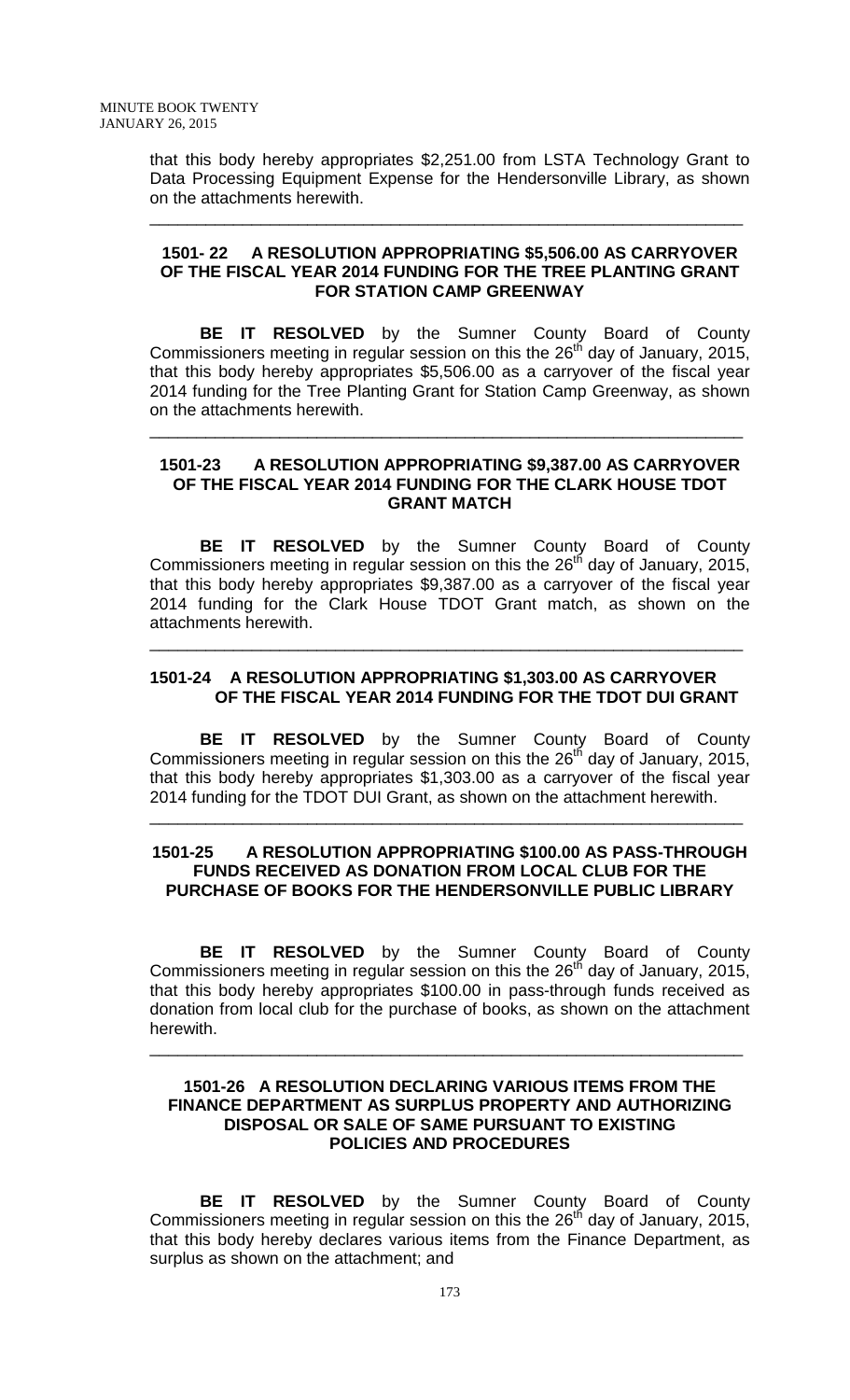**BE IT FURTHER RESOLVED** that the disposal or sale of the same is authorized pursuant to existing policies and procedures.

\_\_\_\_\_\_\_\_\_\_\_\_\_\_\_\_\_\_\_\_\_\_\_\_\_\_\_\_\_\_\_\_\_\_\_\_\_\_\_\_\_\_\_\_\_\_\_\_\_\_\_\_\_\_\_\_\_\_\_\_\_\_\_\_

### **1501- 27 A RESOLUTION DECLARING VARIOUS ITEMS FROM THE COUNTY LAW DIRECTOR'S OFFICE AS SURPLUS PROPERTY AND AUTHORIZING DISPOSAL OR SALE OF SAME PURSUANT TO EXISTING POLICIES AND PROCEDURES**

**BE IT RESOLVED** by the Sumner County Board of County Commissioners meeting in regular session on this the  $26<sup>th</sup>$  day of January, 2015, that this body hereby declares various items from the County Law Director's Office, as surplus as shown on the attachment; and

**BE IT FURTHER RESOLVED** that the disposal or sale of the same is authorized pursuant to existing policies and procedures.

\_\_\_\_\_\_\_\_\_\_\_\_\_\_\_\_\_\_\_\_\_\_\_\_\_\_\_\_\_\_\_\_\_\_\_\_\_\_\_\_\_\_\_\_\_\_\_\_\_\_\_\_\_\_\_\_\_\_\_\_\_\_\_\_

### **1501-28 A RESOLUTION DECLARING VARIOUS ITEMS FROM THE COUNTY EXECUTIVE OFFICE AS SURPLUS PROPERTY AND AUTHORIZING DISPOSAL OR SALE OF SAME PURSUANT TO EXISTING POLICIES AND PROCEDURES**

**BE IT RESOLVED** by the Sumner County Board of County Commissioners meeting in regular session on this the  $26<sup>th</sup>$  day of January, 2015, that this body hereby declares various items from the County Executive Office, as surplus as shown on the attachments; and

**BE IT FURTHER RESOLVED** that the disposal or sale of the same is authorized pursuant to existing policies and procedures.

\_\_\_\_\_\_\_\_\_\_\_\_\_\_\_\_\_\_\_\_\_\_\_\_\_\_\_\_\_\_\_\_\_\_\_\_\_\_\_\_\_\_\_\_\_\_\_\_\_\_\_\_\_\_\_\_\_\_\_\_\_\_\_\_

#### **1501-29 A RESOLUTION AMENDING THE PERSONNEL POLICIES AND PROCEDURES FOR THE REGISTER OF DEEDS OF SUMNER COUNTY**

**BE IT RESOLVED** by the Sumner County Board of County Commissioners meeting in regular session on this the  $26<sup>th</sup>$  day of January, 2015, that this body hereby accepts the Personnel Policies and Procedures for the Register of Deeds of Sumner County; and

**BE IT FURTHER RESOLVED** that these personnel policies be placed in the official record.

\_\_\_\_\_\_\_\_\_\_\_\_\_\_\_\_\_\_\_\_\_\_\_\_\_\_\_\_\_\_\_\_\_\_\_\_\_\_\_\_\_\_\_\_\_\_\_\_\_\_\_\_\_\_\_\_\_\_\_\_\_\_\_\_

### **1501-30 A RESOLUTION AMENDING THE PERSONNEL POLICIES AND PROCEDURES FOR THE SHERIFF'S DEPARTMENT OF SUMNER COUNTY**

**BE IT RESOLVED** by the Sumner County Board of County Commissioners meeting in regular session on this the  $26<sup>th</sup>$  day of January, 2015, that this body hereby accepts the Personnel Policies and Procedures for the Sheriff's Department of Sumner County; and

**BE IT FURTHER RESOLVED** that these personnel policies be placed in the official record.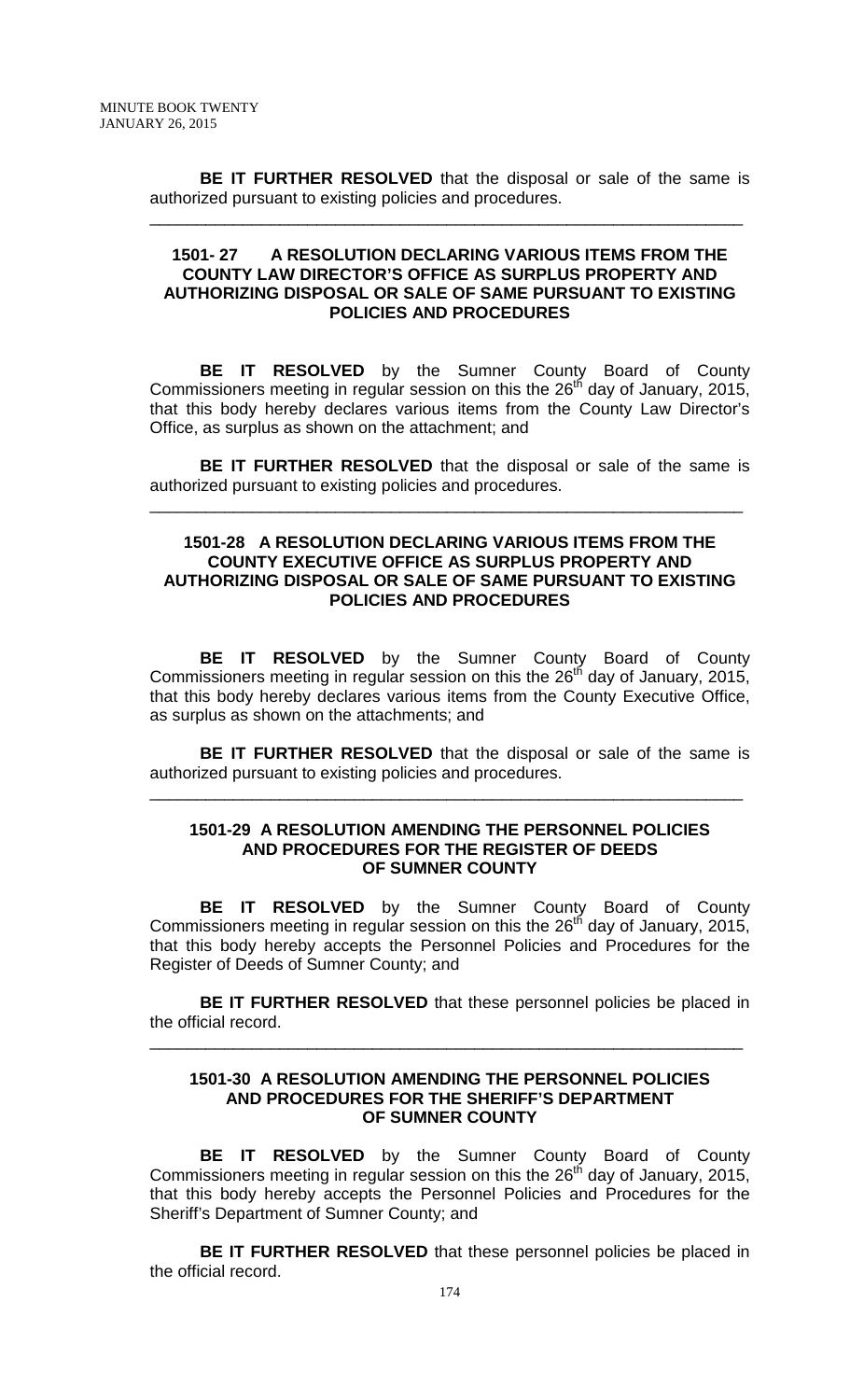# **Tax Refunds**

\_\_\_\_\_\_\_\_\_\_\_\_\_\_\_\_\_\_\_\_\_\_\_\_\_\_\_\_\_\_\_\_\_\_\_\_\_\_\_\_\_\_\_\_\_\_\_\_\_\_\_\_\_\_\_\_\_\_\_\_\_\_\_\_

| • C.O Birdwell and etux Frances Birdwell | \$658.38 |
|------------------------------------------|----------|
| • William and Sandi Good                 | \$130.00 |
| • H. Carl Poole (\$246.00 and \$274.00)  | \$520.00 |
| $\bullet$ Tilted Kilt                    | \$256.00 |
|                                          |          |

The Commission voted by unanimous voice vote to approve the resolutions on the Consent Agenda.

\_\_\_\_\_\_\_\_\_\_\_\_\_\_\_\_\_\_\_\_\_\_\_\_\_\_\_\_\_\_\_\_\_\_\_\_\_\_\_\_\_\_\_\_\_\_\_\_\_\_\_\_\_\_\_\_\_\_\_\_\_\_\_\_

\_\_\_\_\_\_\_\_\_\_\_\_\_\_\_\_\_\_\_\_\_\_\_\_\_\_\_\_\_\_\_\_\_\_\_\_\_\_\_\_\_\_\_\_\_\_\_\_\_\_\_\_\_\_\_\_\_\_\_\_\_\_\_\_

# **REPORT FROM COUNTY OFFICIALS**

County Officials filed the following reports: County Investments, County General Fund, County Debt Service Fund, County Highway Fund, County Capital Outlay Fund, School General Purpose Fund, School Federal Projects Fund, School Food Service Fund, Employee Health Insurance Trust Fund, Employee Dental Insurance Trust Fund, Casualty Insurance Trust Fund, County Trustee Funds, Special Reports: County Dental Insurance Claim Payments, County Health Insurance Claim Payments, County Property Tax Collections, County EMS Billing/Collections/Balances, County Sales Tax Collections, County Wheel Tax Collections, County Tax Rates/Property Values and County School Loan Program Rates. Approval of the filing of these records does not certify to the accuracy of the documents.

Chairman Decker introduced the following resolution:

### **1501-NOT A RESOLUTION TO APPROVE AND ACCEPT APPLICATIONS FOR NOTARIES PUBLIC POSITIONS AND PERSONAL SURETY GUARANTORS**

 **WHEREAS,** according to the law of the State of Tennessee, an individual must apply for the office of notary public in the county of residence, or of their principal place of business; and

 **WHEREAS**, state statute requires personal sureties making bonds for Notaries publics to be approved by the Sumner County Commission; and

 **WHEREAS,** said applicant must be approved by the County Commission assembled; and

 **–––––––––––––––––––––––––––––––––––––––––––––––––––––––––**

 **WHEREAS,** Bill Kemp, Sumner County Clerk, has certified according to the records of his office that the persons named on the attached listing labeled "SUMNER COUNTY NOTARY PUBLIC APPLICATIONS and SURETY GUARANTORS" have duly applied for the positions so sought; and

# **BE IT FURTHER RESOLVED THAT THIS TAKE EFFECT FROM AND AFTER PASSAGE.**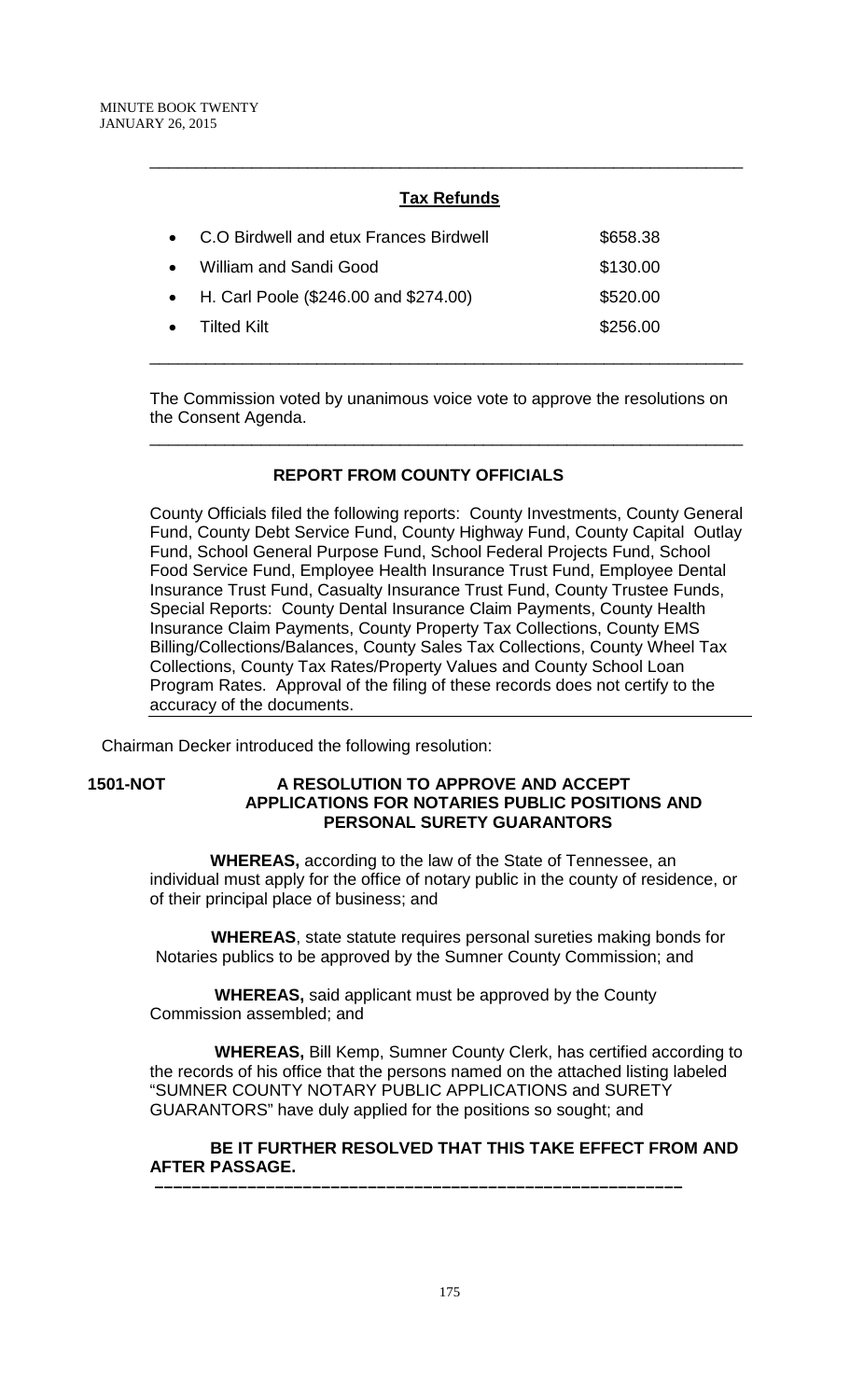Upon motion of Commissioner Akins, seconded by Commissioner Geminden, voting was recorded in the following manner:

### **ELECTION OF NOTARIES PUBLIC**

LACCIE ANGELL PHYLLIS R MANTLO KAREN C ARMSTRONG DEBRA MCCLATCHY WILLIAM CORNELIUS BREEDLOVE III BARBI D NORMAN TERASINA D BROWN MELINDA J NOVAK CHERYL L BROWN CINDY D OVERSTREET L CLARK SARAH PEAK LINDA H CLIFTON KIMBERLEY L REED-BRACEY MICHELLE L COOK THERESIA C REID REGAN COTHRON PATRICIA SUE ROBERTS L NICOLE CRAWFORD LEAH SANDAGE JOSHUA DAVIS DAVID A SANDERS MICHAEL DEARRY BRENDA SAUNDERS DARLENE DOWLEN LYDIA SCHMITZ COURTNEY DUNCAN JO ELLEN SHANKLIN BETTY C EPPS KIM SITLER TAMMY GOAD MELISSA SMITH BETTY GRAVES SUMMER TATE JOHN GREGORY III TINA M TOWNSEND MARLA R GUINN HENRY J WEBB PATRICIA J HICKS SCOTT T WETTENGEL JULIE HUBBARD SUSANNAH WOOD RITA JOY KIRBY BARBARA ZINSER PATRICIA LANDERS

JARED R POWELSON LAUREN WILSON

The electronic vote was recorded in the following manner:

| <b>Akins</b>  | M. Taylor      | А | Geminden         |          |
|---------------|----------------|---|------------------|----------|
| Hinton        | <b>Driver</b>  |   | Graves           |          |
| Foster        | Schell         |   | <b>Harris</b>    |          |
| Ring          | Pomeroy        | Y | Vaughn           |          |
| Kemp          | LeMarbre       | Y | <b>Decker</b>    |          |
| Hyde          | <b>Becker</b>  | Y | C. Taylor        |          |
| Goode         | Krueger        | Y | <b>B.</b> Taylor |          |
| Langford      | Guthrie        | Y | Pospisil         |          |
| 1501-NOTARIES | <b>Yes: 23</b> |   | Abs: 1<br>No: 0  | 11:41 PM |

Chairman Decker declared the election of Notaries Public by the body.

# **COMMITTEE ON COMMITTEES**

\_\_\_\_\_\_\_\_\_\_\_\_\_\_\_\_\_\_\_\_\_\_\_\_\_\_\_\_\_\_\_\_\_\_\_\_\_\_\_\_\_\_\_\_\_\_\_\_\_\_\_\_\_\_\_\_\_\_\_\_\_\_\_\_\_\_\_\_\_

Commissioner Goode brought forth the citizen appointments to serve on the Planning Commission as follows:

- Jerry Kirby
- Mike Honeycutt
- Jim Williams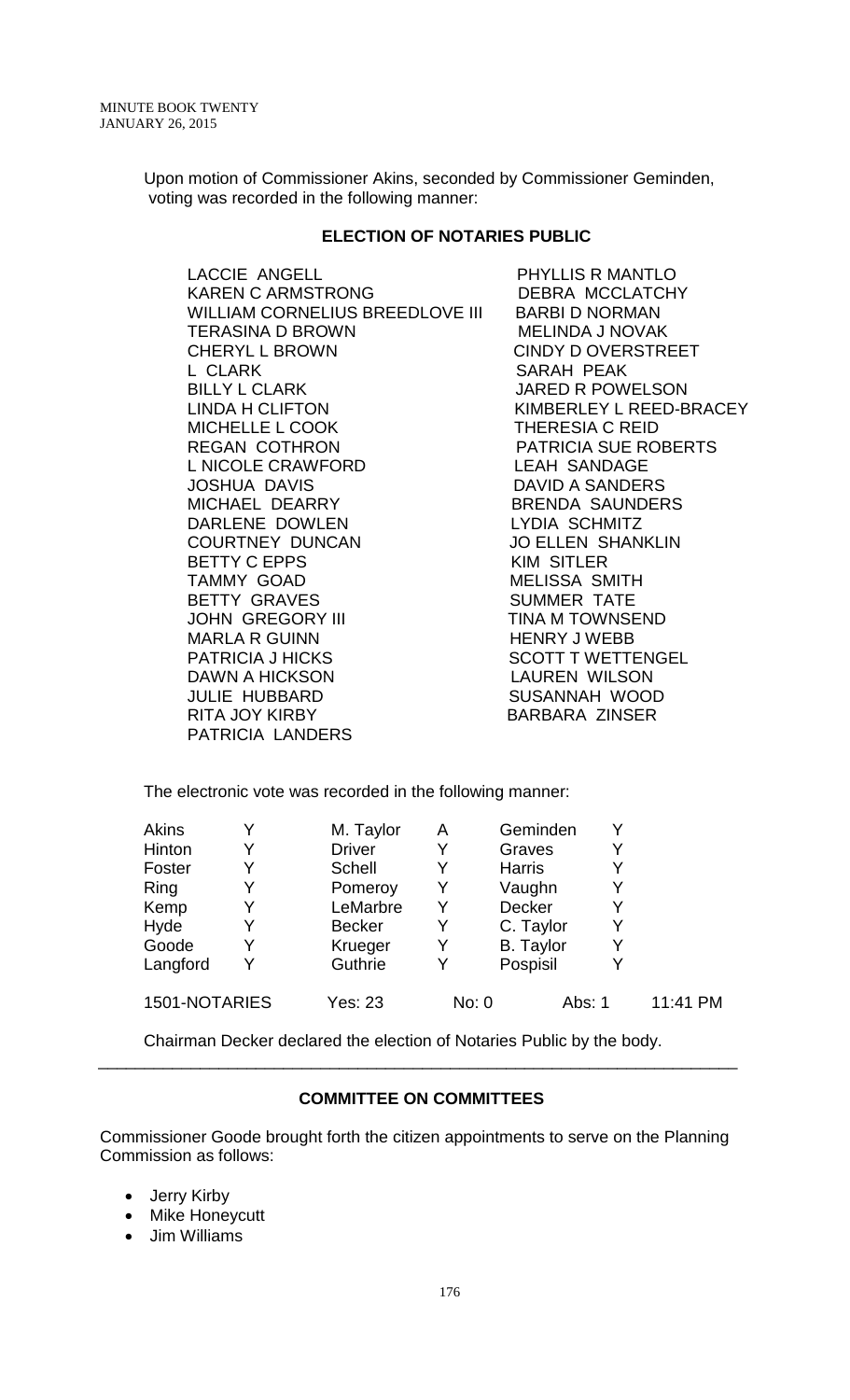Upon motion of Commissioner Goode, and duly seconded by Commissioner LeMarbre, the Commission approved the appointments of Mr. Kirby, Mr. Honeycutt and Mr. Williams.

Commissioner Goode brought forth the citizen appointments and one county commissioner appointment to serve on the Agricultural Extension Committee as follows:

- Steve Graves, County Commissioner
- Vivian Reece
- Kevin Brazel

Upon motion of Commissioner Goode, and duly seconded by Commissioner Geminden, the Commission approved the appointments of Mr. Graves, Ms. Reece and Mr. Brazel.

\_\_\_\_\_\_\_\_\_\_\_\_\_\_\_\_\_\_\_\_\_\_\_\_\_\_\_\_\_\_\_\_\_\_\_\_\_\_\_\_\_\_\_\_\_\_\_\_\_\_\_\_\_\_\_\_\_\_\_\_\_\_\_\_\_\_\_\_\_\_\_\_

# **EDUCATION COMMITTEE**

Commissioner LeMarbre reported that the Education Committee reviewed and approved the items listed under the Budget Committee report regarding architectural and engineering fees on various school projects.

**\_\_\_\_\_\_\_\_\_\_\_\_\_\_\_\_\_\_\_\_\_\_\_\_\_\_\_\_\_\_\_\_\_\_\_\_\_\_\_\_\_\_\_\_\_\_\_\_\_\_\_\_\_\_\_\_\_\_\_\_\_\_\_\_\_\_\_\_\_**

# **HIGHWAY COMMISSION**

Commissioner Graves moved, seconded by Commissioner Akins, to approve the following resolution:

# **1501- 02 A RESOLUTION APPROVING THE ATTACHED EXHIBIT A AS THE OFFICIAL ROAD LIST OF SUMNER COUNTY**

**BE IT RESOLVED** by the Sumner County Board of County Commissioners meeting in regular session on this  $26<sup>th</sup>$  day of January, 2015, that this body, upon recommendation of the Road Superintendent and Road Committee, hereby adopts and approves Exhibit A attached herewith as the official Road List of Sumner County; and

**BE IT FURTHER RESOLVED** that the County Clerk is directed to enter the attached official Road List in the official records of this body.

The Commission voted by unanimous voice vote to approve the road list.

# **GENERAL OPERATIONS COMMITTEE**

\_\_\_\_\_\_\_\_\_\_\_\_\_\_\_\_\_\_\_\_\_\_\_\_\_\_\_\_\_\_\_\_\_\_\_\_\_\_\_\_\_\_\_\_\_\_\_\_\_\_\_\_\_\_\_\_\_\_\_\_\_\_\_\_\_\_\_\_\_\_

**\_\_\_\_\_\_\_\_\_\_\_\_\_\_\_\_\_\_\_\_\_\_\_\_\_\_\_\_\_\_\_\_\_\_\_\_\_\_\_\_\_\_\_\_\_\_\_\_\_\_\_\_\_\_\_\_\_\_\_\_\_\_\_\_\_\_\_\_\_**

There was no report from the General Operations Committee.

# **EMERGENCY SERVICES COMMITTEE**

**\_\_\_\_\_\_\_\_\_\_\_\_\_\_\_\_\_\_\_\_\_\_\_\_\_\_\_\_\_\_\_\_\_\_\_\_\_\_\_\_\_\_\_\_\_\_\_\_\_\_\_\_\_\_\_\_\_\_\_\_\_\_\_\_\_\_\_\_\_**

Commissioner Guthrie reported that an Ad Hoc Portland Emergency Services Committee approved a project to build a consolidated ambulance/firehall in Portland . He said the matter will go through the committee process.

**\_\_\_\_\_\_\_\_\_\_\_\_\_\_\_\_\_\_\_\_\_\_\_\_\_\_\_\_\_\_\_\_\_\_\_\_\_\_\_\_\_\_\_\_\_\_\_\_\_\_\_\_\_\_\_\_\_\_\_\_\_\_\_\_\_\_\_\_\_**

**\_\_\_\_\_\_\_\_\_\_\_\_\_\_\_\_\_\_\_\_\_\_\_\_\_\_\_\_\_\_\_\_\_\_\_\_\_\_\_\_\_\_\_\_\_\_\_\_\_\_\_\_\_\_\_\_\_\_\_\_\_\_\_\_\_\_\_\_\_**

# **PUBLIC SERVICES COMMITTEE**

There was no report from the Public Services Committee.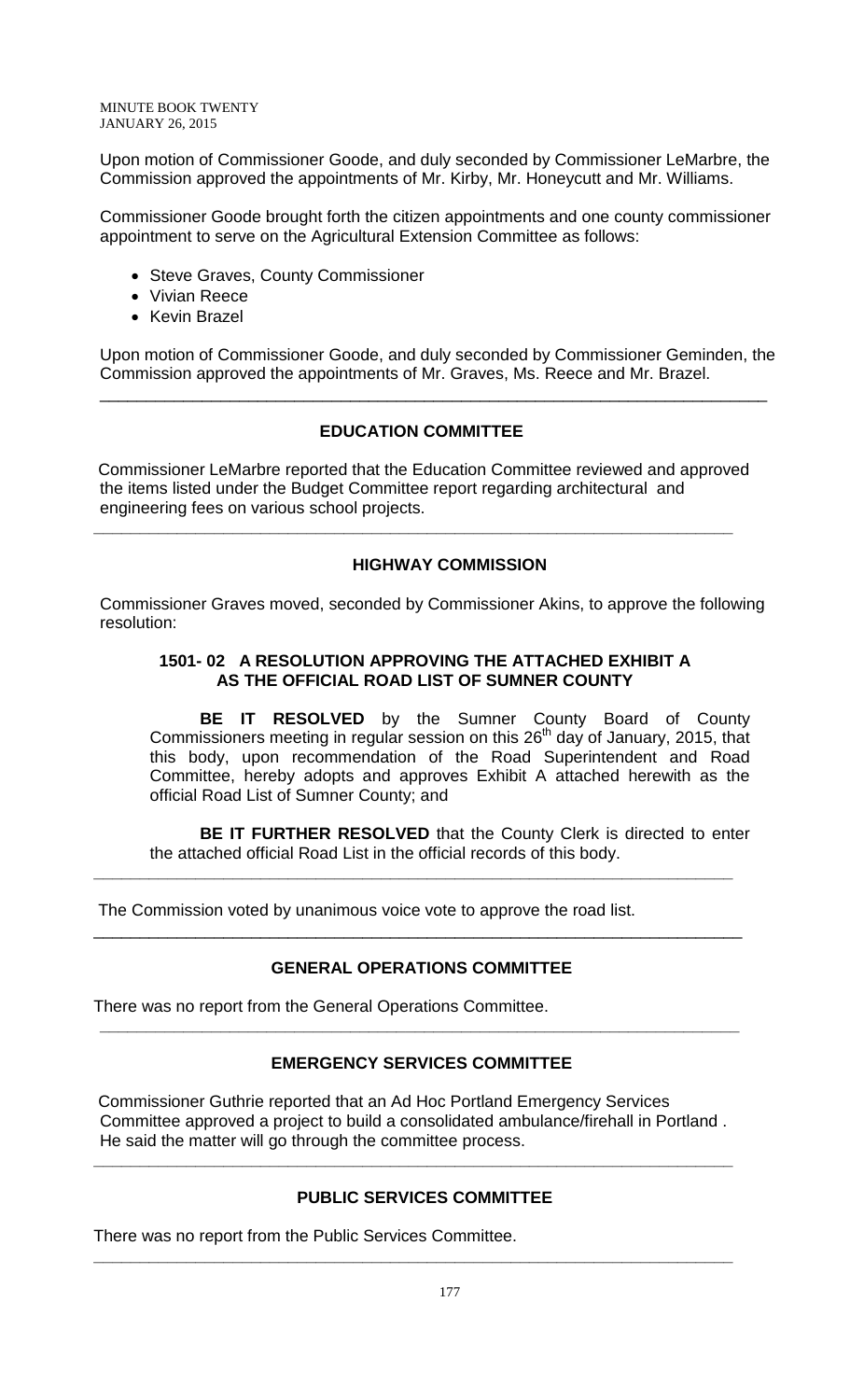#### **LEGISLATIVE COMMITTEE**

Commissioner Harris moved, seconded by Commissioner LeMarbre, to approve the following resolution:

#### **1501-03 A RESOLUTION OF THE COUNTY LEGISLATIVE BODY OF SUMNER COUNTY TENNESSEE, TO EXPRESS SUPPORT FOR THE MAINTENANCE OF CURRENT TROOP LEVELS AT FORT CAMPBELL AND TO URGE CONGRESS TO OPPOSE ANY REDUCTIONS**

**WHEREAS,** in June 2014, the U.S. Army Environmental Command issued a Supplemental Programmatic Environmental Assessment (SPEA) report stating that a reduction of 140,000 troops plus associated civilian reductions will be needed to achieve the savings required by the Budget Control Act of 2011 (Pub. L. 112-25) if sequester cuts to the defense budget are reinstated in 2016; and

**WHEREAS,** the impact to Fort Campbell would be devastating, as its total military population of 31,092 would be reduced by 7,000 troops, representing twenty-two percent of the total service members stationed there, with a possible loss of more than 15,000 active duty troops by 2020; and

**WHEREAS,** the largest employer in both Tennessee and Kentucky, Fort Campbell is the region's biggest economic driver, with an overall annual impact of \$4.4 billion; and

**WHEREAS,** the enactment of such drastic cuts to Fort Campbell would result in staggering fiscal consequences, with yearly income in the area expected to fall by 7.7 percent or \$986.6 million annually, with significant sales tax receipt losses of between \$7.4 million and \$11.6 million in both Tennessee and Kentucky; and

**WHEREAS,** these projected cuts would cause a possible population loss of 56,590 individuals, closure of ten schools, and 16,500 empty dwellings in the Fort Campbell region, as private sector jobs would be lost in construction, real estate, and education, in addition to the military and civilian post-based job losses, forcing individuals and families to relocate to find employment; and

**WHEREAS,** with seventy percent of those working at Fort Campbell residing off post, reductions to troop levels will not only be catastrophic to the local housing market but deeply damaging to local property tax collections and local government services; and

**WHEREAS,** the impact to the Clarksville-Montgomery County School System would be dire, as the projected cuts would reduce enrollment by about 8,500 students and necessitate the closure of two high schools, two middle schools, and six elementary schools, plus the elimination of 1,147 jobs; and

**WHEREAS,** under such circumstances, Montgomery County would be paying millions of dollars for school buildings it no longer needs after issuing fifteen-year revenue bonds to construct additional schools annually to keep up with growth in recent years; and

**WHEREAS,** nearby Austin Peay State University, the fastest-growing public university in the State of Tennessee, would also experience a heavy fiscal blow, as 20% of the students at the institution are military-connected and have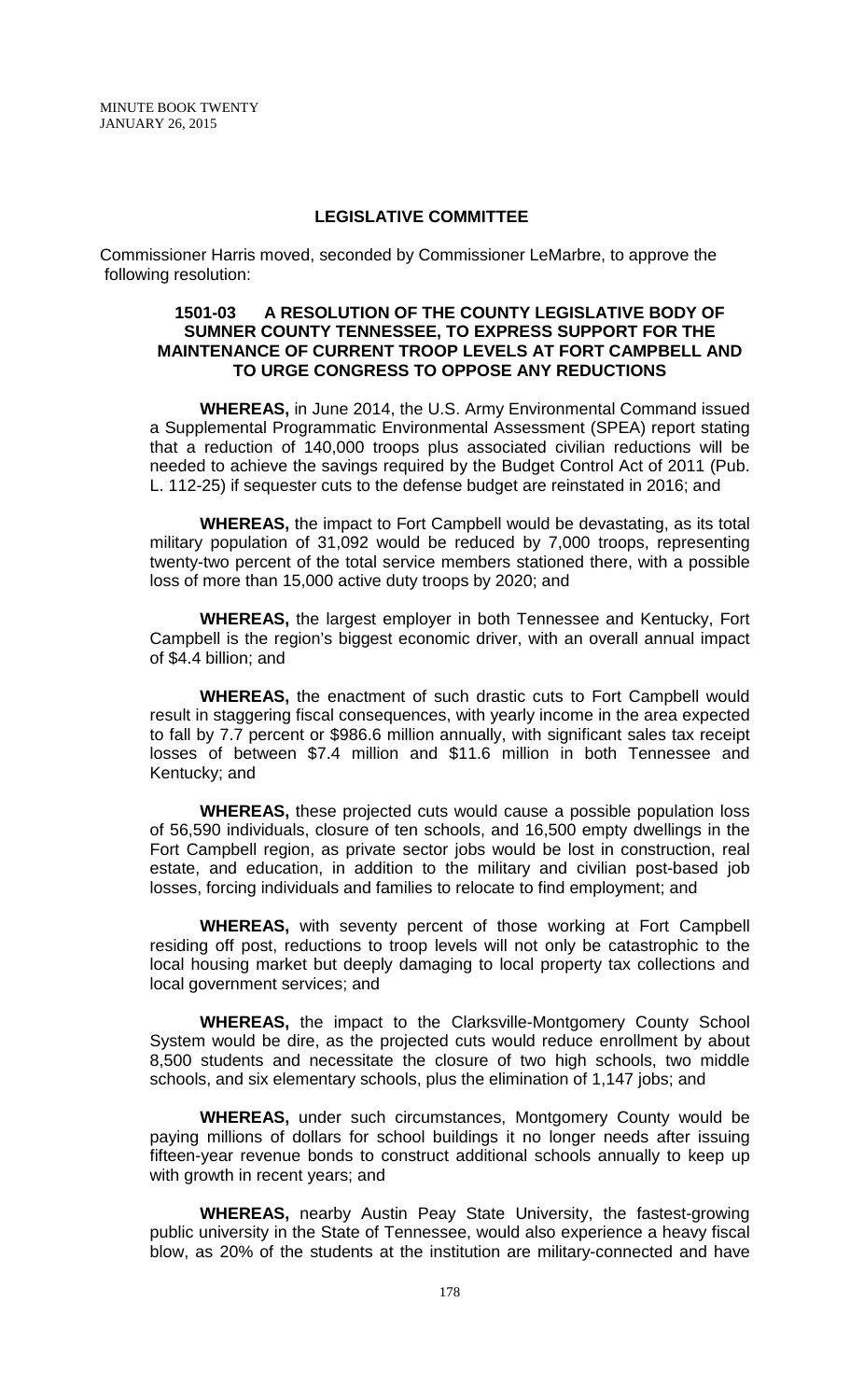accounted for more than \$29 million in tuition and fee revenues over the past three years; and

**WHEREAS,** the value of Fort Campbell to the Department of the Army and the security of the United States is paramount, as the post is not only one of the most deployed installations in the country, but also strategically geographically located to be accessible by rail, water, air, or land, allowing these well-trained troops to be ready to accommodate a variety of missions on short notice; and

**WHEREAS,** the Volunteer Sate takes great pride in supporting our military men and women as they selflessly serve their fellow Americans in the United States Armed Forces, and is proud to stand by them in opposition to actions that would put our great nation at risk; now therefore:

**BE IT RESOLVED** by the Sumner County, Tennessee, Board of County Commissioners meeting in regular session on the  $26<sup>th</sup>$  day of January, 2015 that we strongly support the maintenance of current troop levels at Fort Campbell and express our strong opposition to any effort to reduce the personnel strength of the base and its operations.

**BE IT FURTHER RESOLVED** that we respectfully urge Congress to oppose any measure that would reduce current troop levels at Fort Campbell and ultimately harm the military readiness of the United States.

**BE IT FURTHER RESOLVED,** that appropriate copies of this resolution be prepared and transmitted to the President of the United States Senate, the Speaker of the United States House of Representatives, and each member of the Tennessee Congressional delegation.

\_\_\_\_\_\_\_\_\_\_\_\_\_\_\_\_\_\_\_\_\_\_\_\_\_\_\_\_\_\_\_\_\_\_\_\_\_\_\_\_\_\_\_\_\_\_\_\_\_\_\_\_\_\_\_\_\_\_\_\_\_\_\_\_

The Commission voted by unanimous voice vote to approve Resolution 1501-03.

# **RULES AND PROCEDURES**

\_\_\_\_\_\_\_\_\_\_\_\_\_\_\_\_\_\_\_\_\_\_\_\_\_\_\_\_\_\_\_\_\_\_\_\_\_\_\_\_\_\_\_\_\_\_\_\_\_\_\_\_\_\_\_\_\_\_\_\_\_\_\_\_\_\_\_\_\_\_

There was no report from the Rules and Procedures Committee.

# **FINANCIAL MANAGEMENT COMMITTEE**

Commissioner Langford introduced the following resolution and moved, seconded by Commissioner Harris, to approve.

**\_\_\_\_\_\_\_\_\_\_\_\_\_\_\_\_\_\_\_\_\_\_\_\_\_\_\_\_\_\_\_\_\_\_\_\_\_\_\_\_\_\_\_\_\_\_\_\_\_\_\_\_\_\_\_\_\_\_\_\_\_\_\_\_\_\_\_\_\_**

#### **1501-16 A RESOLUTION APPROPRIATING \$2,590,430.00 AS CARRYOVER OF THE FISCAL YEAR 2014 FUNDING FOR THE EMERGENCY RESPONSE COMPLEX**

**BE IT RESOLVED** by the Sumner County Board of County Commissioners meeting in regular session on this the  $26<sup>th</sup>$  day of January, 2015, that this body hereby appropriates \$2,590,430.00 as a carryover of the fiscal year 2014 funding for the Emergency Response Complex, as shown on the attachments herewith.

\_\_\_\_\_\_\_\_\_\_\_\_\_\_\_\_\_\_\_\_\_\_\_\_\_\_\_\_\_\_\_\_\_\_\_\_\_\_\_\_\_\_\_\_\_\_\_\_\_\_\_\_\_\_\_\_\_\_\_\_\_\_\_\_

The Commission voted by unanimous voice vote to approve Resolution 1501-16. Commissioner Moe Taylor abstained from the vote.

\_\_\_\_\_\_\_\_\_\_\_\_\_\_\_\_\_\_\_\_\_\_\_\_\_\_\_\_\_\_\_\_\_\_\_\_\_\_\_\_\_\_\_\_\_\_\_\_\_\_\_\_\_\_\_\_\_\_\_\_\_\_\_\_\_\_\_\_\_\_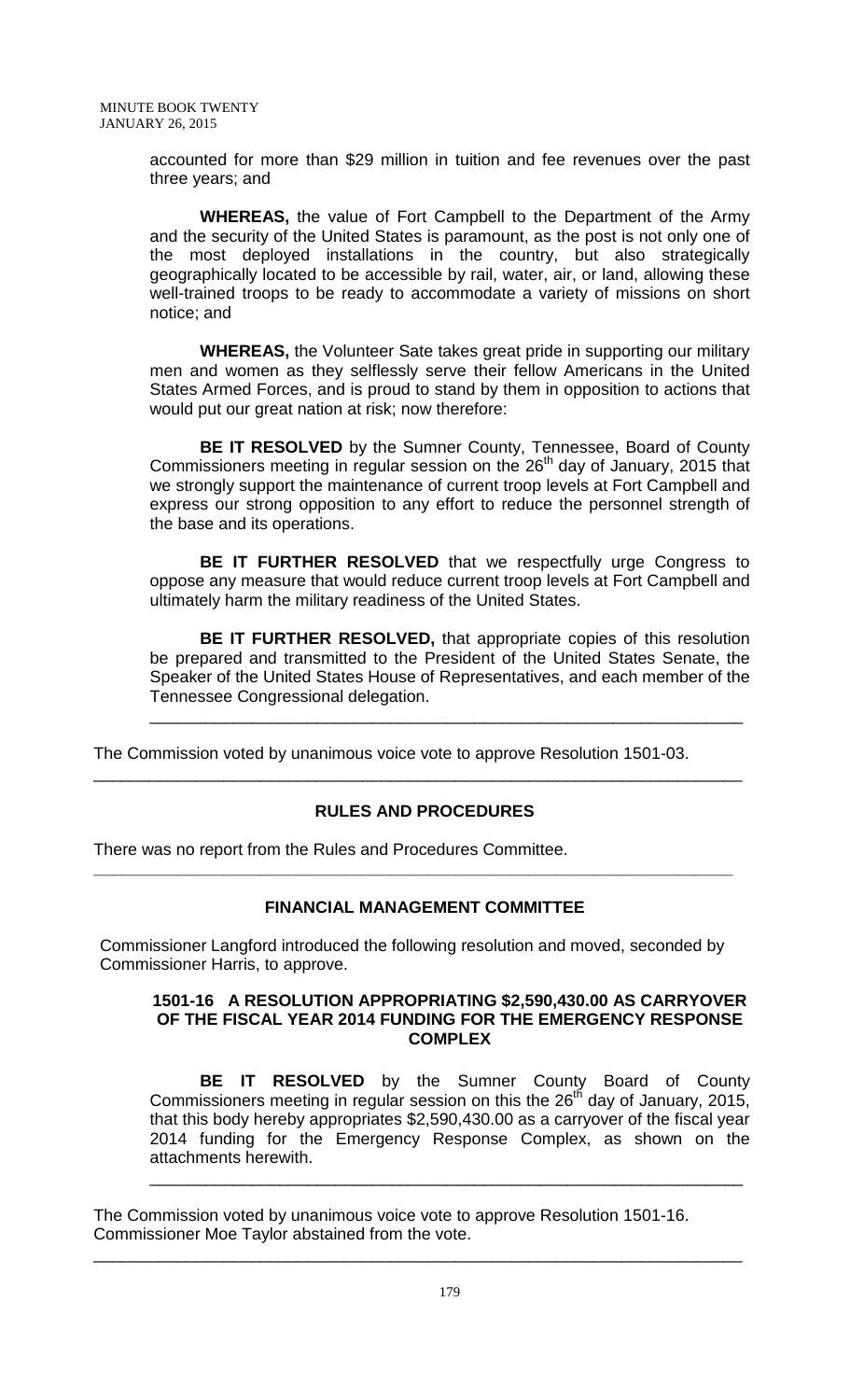## **BUDGET COMMITTEE**

Commissioner Goode introduced the following and moved to group and approve agenda items 1 through 7, which corresponded to Resolution 1501-04 through 1501-10. Commissioner LeMarbre seconded.

## **1501-04 A RESOLUTION APPROPRIATING \$486,075.00 FOR ARCHITECTURAL AND/OR ENGINEERING COSTS FOR BEECH HIGH SCHOOL ADDITION AND RENOVATION**

**BE IT RESOLVED** by the Sumner County Board of County Commissioners meeting in regular session on this the  $26<sup>th</sup>$  day of January, 2015, that this body does hereby appropriate \$486,075.00, for architectural and/or engineering costs, for Beech High School addition and renovation, as shown on the attachment herewith. Such amounts shall be reimbursed from the 2015 Bond proceeds.

## **1501-05 A RESOLUTION APPROPRIATING \$288,500.00 FOR ARCHITECTURAL AND/OR ENGINEERING COSTS FOR WHITE HOUSE HIGH SCHOOL RENOVATION**

\_\_\_\_\_\_\_\_\_\_\_\_\_\_\_\_\_\_\_\_\_\_\_\_\_\_\_\_\_\_\_\_\_\_\_\_\_\_\_\_\_\_\_\_\_\_\_\_\_\_\_\_\_\_\_\_\_\_\_\_\_\_\_\_

**BE IT RESOLVED** by the Sumner County Board of County Commissioners meeting in regular session on this the  $26<sup>th</sup>$  day of January, 2015, that this body does hereby appropriate \$288,500.00, for architectural and/or engineering costs, for White House High School renovation, as shown on the attachment herewith. Such amounts shall be reimbursed from the 2015 Bond proceeds.

### **1501-06 A RESOLUTION APPROPRIATING \$124,500.00 FOR ARCHITECTURAL AND/OR ENGINEERING COSTS FOR CLYDE RIGGS ELEMENTARY SCHOOL ADDITION AND RENOVATION**

\_\_\_\_\_\_\_\_\_\_\_\_\_\_\_\_\_\_\_\_\_\_\_\_\_\_\_\_\_\_\_\_\_\_\_\_\_\_\_\_\_\_\_\_\_\_\_\_\_\_\_\_\_\_\_\_\_\_\_\_\_\_\_\_

**BE IT RESOLVED** by the Sumner County Board of County Commissioners meeting in regular session on this the  $26<sup>th</sup>$  day of January, 2015, that this body does hereby appropriate \$124,500.00, for architectural and/or engineering costs, for Clyde Riggs Elementary School addition and renovation, as shown on the attachment herewith. Such amounts shall be reimbursed from the 2015 Bond proceeds.

## **1501-07 A RESOLUTION APPROPRIATING \$206,875.00 FOR ARCHITECTURAL AND/OR ENGINEERING COSTS FOR GUILD ELEMENTARY SCHOOL ADDITION**

\_\_\_\_\_\_\_\_\_\_\_\_\_\_\_\_\_\_\_\_\_\_\_\_\_\_\_\_\_\_\_\_\_\_\_\_\_\_\_\_\_\_\_\_\_\_\_\_\_\_\_\_\_\_\_\_\_\_\_\_\_\_\_\_

**BE IT RESOLVED** by the Sumner County Board of County Commissioners meeting in regular session on this the  $26<sup>th</sup>$  day of January, 2015, that this body does hereby appropriate \$206,875.00, for architectural and/or engineering costs, for Guild Elementary School addition, as shown on the attachment herewith. Such amounts shall be reimbursed from the 2015 Bond proceeds.

\_\_\_\_\_\_\_\_\_\_\_\_\_\_\_\_\_\_\_\_\_\_\_\_\_\_\_\_\_\_\_\_\_\_\_\_\_\_\_\_\_\_\_\_\_\_\_\_\_\_\_\_\_\_\_\_\_\_\_\_\_\_\_\_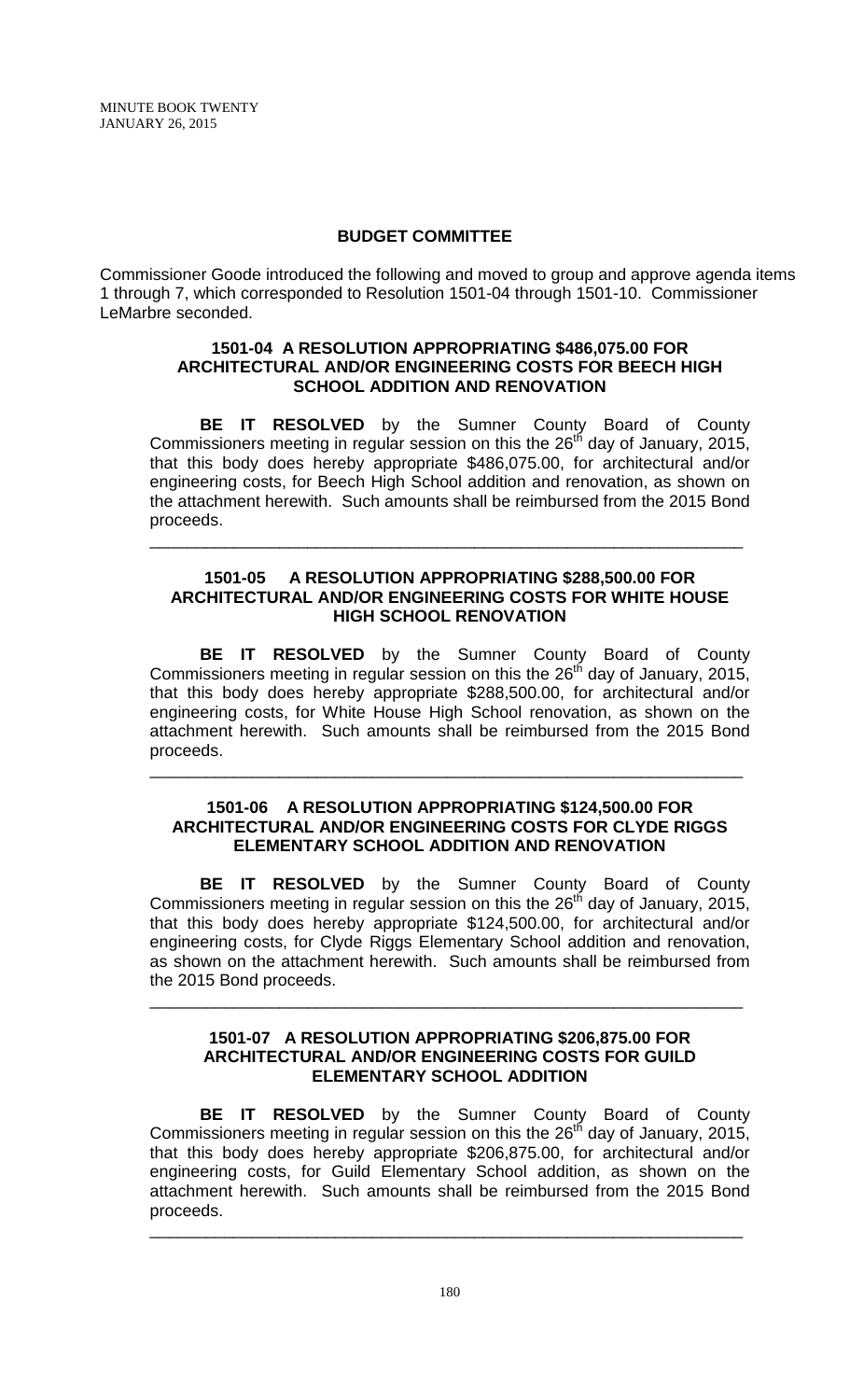#### **1501-08 RESOLUTION APPROPRIATING \$142,000.00 FOR ARCHITECTURAL AND/OR ENGINEERING COSTS FOR HAWKINS MIDDLE SCHOOL ADDITION**

**BE IT RESOLVED** by the Sumner County Board of County Commissioners meeting in regular session on this the  $26<sup>th</sup>$  day of January, 2015, that this body does hereby appropriate \$142,000.00, for architectural and/or engineering costs, for Hawkins Middle School addition, as shown on the attachment herewith. Such amounts shall be reimbursed from the 2015 Bond proceeds.

## **1501-09 A RESOLUTION APPROPRIATING \$88,500.00 FOR ARCHITECTURAL AND/OR ENGINEERING COSTS FOR JACK ANDERSON ELEMENTARY SCHOOL ADDITION**

\_\_\_\_\_\_\_\_\_\_\_\_\_\_\_\_\_\_\_\_\_\_\_\_\_\_\_\_\_\_\_\_\_\_\_\_\_\_\_\_\_\_\_\_\_\_\_\_\_\_\_\_\_\_\_\_\_\_\_\_\_\_\_\_

**BE IT RESOLVED** by the Sumner County Board of County Commissioners meeting in regular session on this the  $26<sup>th</sup>$  day of January, 2015, that this body does hereby appropriate \$88,500.00, for architectural and/or engineering costs, for Jack Anderson Elementary School addition, as shown on the attachment herewith. Such amounts shall be reimbursed from the 2015 Bond proceeds.

# **1501-10 A RESOLUTION APPROPRIATING \$24,375.00 FOR ARCHITECTURAL AND/OR ENGINEERING COSTS FOR RUCKER STEWART MIDDLE SCHOOL RENOVATION**

\_\_\_\_\_\_\_\_\_\_\_\_\_\_\_\_\_\_\_\_\_\_\_\_\_\_\_\_\_\_\_\_\_\_\_\_\_\_\_\_\_\_\_\_\_\_\_\_\_\_\_\_\_\_\_\_\_\_\_\_\_\_\_\_

**BE IT RESOLVED** by the Sumner County Board of County Commissioners meeting in regular session on this the  $26<sup>th</sup>$  day of January, 2015, that this body does hereby appropriate \$24,375.00, for architectural and/or engineering costs, for Rucker Stewart Middle School renovation, as shown on the attachment herewith. Such amounts shall be reimbursed from the 2015 Bond proceeds.

\_\_\_\_\_\_\_\_\_\_\_\_\_\_\_\_\_\_\_\_\_\_\_\_\_\_\_\_\_\_\_\_\_\_\_\_\_\_\_\_\_\_\_\_\_\_\_\_\_\_\_\_\_\_\_\_\_\_\_\_\_\_\_\_

Commissioners Langford, Foster and Driver declared an indirect conflict of interest but stated they would vote their conscience.

The electronic vote was recorded in the following manner:

### APPROVE 1501-04 TO 1501-10

| Akins       | Α | M. Taylor      | N     | Geminden         |          |
|-------------|---|----------------|-------|------------------|----------|
| Hinton      | Y | <b>Driver</b>  |       | Graves           | A        |
| Foster      | Y | <b>Schell</b>  | Y     | <b>Harris</b>    | A        |
| Ring        | Y | Pomeroy        |       | Vaughn           |          |
| Kemp        | Y | LeMarbre       | Y     | Decker           |          |
| Hyde        | Y | <b>Becker</b>  | Y     | C. Taylor        | Y        |
| Goode       | Y | Krueger        |       | <b>B.</b> Taylor |          |
| Langford    | Y | Guthrie        |       | Pospisil         |          |
| APPROVE 1-8 |   | <b>Yes: 20</b> | No: 1 | Abs: $3$         | 12:19 AM |

Chairman Decker declared the motion to group and approve passed. \_\_\_\_\_\_\_\_\_\_\_\_\_\_\_\_\_\_\_\_\_\_\_\_\_\_\_\_\_\_\_\_\_\_\_\_\_\_\_\_\_\_\_\_\_\_\_\_\_\_\_\_\_\_\_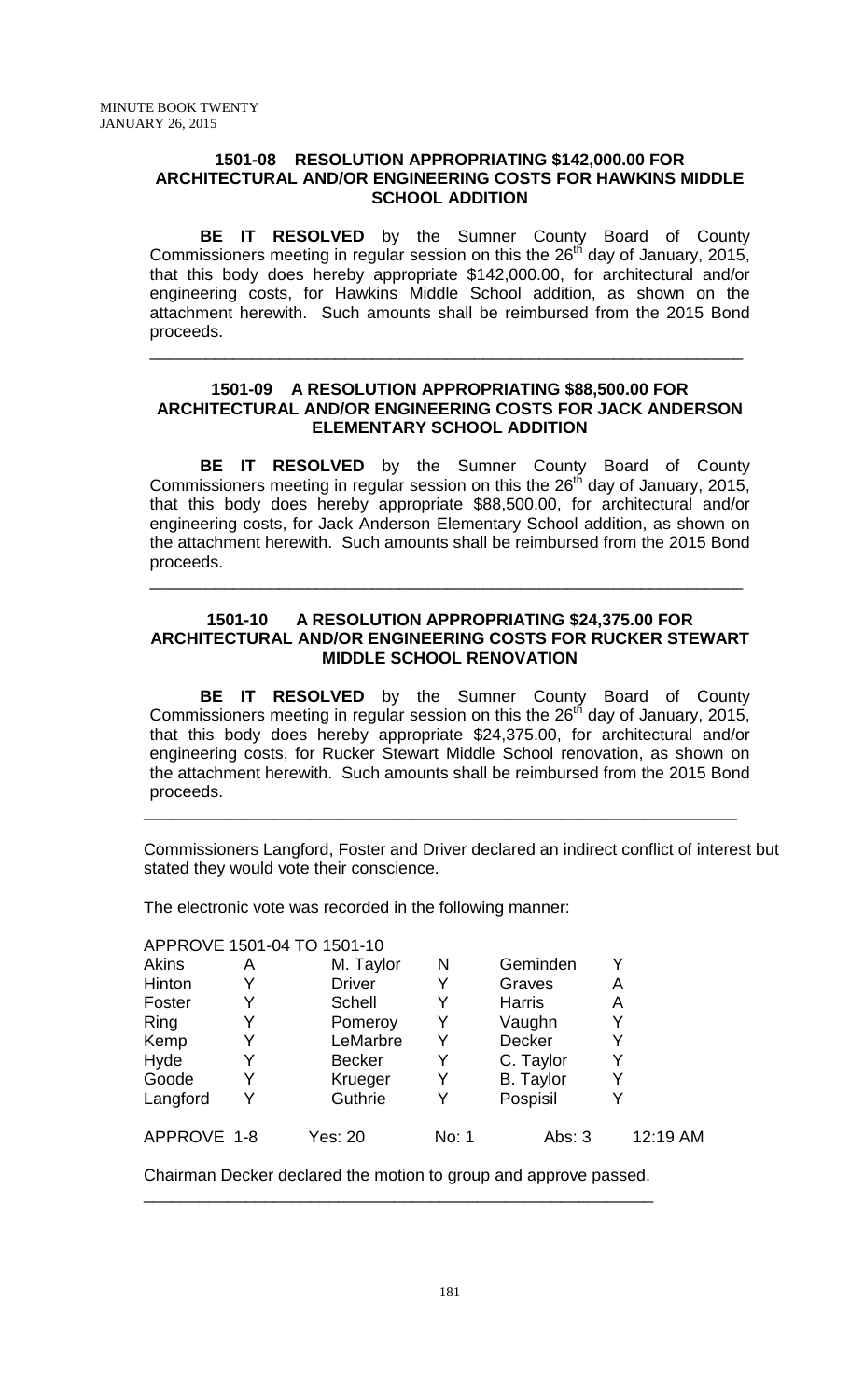Commissioner Goode introduced the following and Commissioner LeMarbre moved, seconded by Commissioner Foster, to approve agenda items 8 through 14, which corresponded to Resolution 1501-11 through 1501-17, with the exception of 1501-16 which was moved to the Financial Management report.

## **1501-11 A RESOLUTION APPROPRIATING \$162,790.00 AS CARRYOVER OF THE FISCAL YEAR 2014 FUNDING FOR THE CLARK HOUSE AND WESTMORELAND PUBLIC LIBRARY**

**BE IT RESOLVED** by the Sumner County Board of County Commissioners meeting in regular session on this the  $26<sup>th</sup>$  day of January, 2015, that this body does hereby appropriates \$162,790.00 as carryover of the fiscal year 2014 funding for the Clark House and Westmoreland Public Library, as shown on the attachments herewith.

\_\_\_\_\_\_\_\_\_\_\_\_\_\_\_\_\_\_\_\_\_\_\_\_\_\_\_\_\_\_\_\_\_\_\_\_\_\_\_\_\_\_\_\_\_\_\_\_\_\_\_\_\_\_\_\_\_\_\_\_\_\_\_\_

## **1501-12 A RESOLUTION APPROPRIATING \$227,338.00 AS A CARRYOVER OF THE FISCAL YEAR 2014 FUNDING FOR THE THDA HOME GRANT**

**BE IT RESOLVED** by the Sumner County Board of County Commissioners meeting in regular session on this the  $26<sup>th</sup>$  day of January, 2015, that this body hereby appropriates \$227,338.00 as a carryover of the fiscal year 2014 funding for the THDA Home Grant, as shown on the attachments herewith.

# **1501-13 A RESOLUTION APPRIATING \$560,000.00 AS CARRYOVER OF THE FISCAL YEAR 2014 FUNDING FOR THE HENDERSONVILLE AND GALLATIN HIGH SCHOOL ADDITIONS**

\_\_\_\_\_\_\_\_\_\_\_\_\_\_\_\_\_\_\_\_\_\_\_\_\_\_\_\_\_\_\_\_\_\_\_\_\_\_\_\_\_\_\_\_\_\_\_\_\_\_\_\_\_\_\_\_\_\_\_\_\_\_\_\_

**BE IT RESOLVED** by the Sumner County Board of County Commissioners meeting in regular session on this the  $26<sup>th</sup>$  day of January, 2015, that this body hereby appropriates \$560,000.00 as a carryover of the fiscal year 2014 funding for the Hendersonville and Gallatin High School additions, as shown on the attachments herewith.

# **1501-14 A RESOLUTION APPROPRIATING \$197,368.00 AS CARRYOVER OF THE FISCAL YEAR 2014 FUNDING FOR THE GREENWAY MPO GRANT**

\_\_\_\_\_\_\_\_\_\_\_\_\_\_\_\_\_\_\_\_\_\_\_\_\_\_\_\_\_\_\_\_\_\_\_\_\_\_\_\_\_\_\_\_\_\_\_\_\_\_\_\_\_\_\_\_\_\_\_\_\_\_\_\_

**BE IT RESOLVED** by the Sumner County Board of County Commissioners meeting in regular session on this the  $26<sup>th</sup>$  day of January, 2015, that this body hereby appropriates \$197,368.00 as a carryover of the fiscal year 2014 funding for the Greenway MPO Grant, as shown on the attachments herewith.

### **1501-15 A RESOLUTION APPROPRIATING \$590,539.00 AS CARRYOVER OF THE FISCAL YEAR 2014 FUNDING FOR THE CLARK HOUSE TRANSPORTATION ENHANCEMENT GRANTS**

\_\_\_\_\_\_\_\_\_\_\_\_\_\_\_\_\_\_\_\_\_\_\_\_\_\_\_\_\_\_\_\_\_\_\_\_\_\_\_\_\_\_\_\_\_\_\_\_\_\_\_\_\_\_\_\_\_\_\_\_\_\_\_\_

**BE IT RESOLVED** by the Sumner County Board of County Commissioners meeting in regular session on this the  $26<sup>th</sup>$  day of January, 2015, that this body does hereby appropriates \$590,539.00 as carryover of the fiscal year 2014 funding for the Clark House Transportation Enhancement Grants, as shown on the attachments herewith.

\_\_\_\_\_\_\_\_\_\_\_\_\_\_\_\_\_\_\_\_\_\_\_\_\_\_\_\_\_\_\_\_\_\_\_\_\_\_\_\_\_\_\_\_\_\_\_\_\_\_\_\_\_\_\_\_\_\_\_\_\_\_\_\_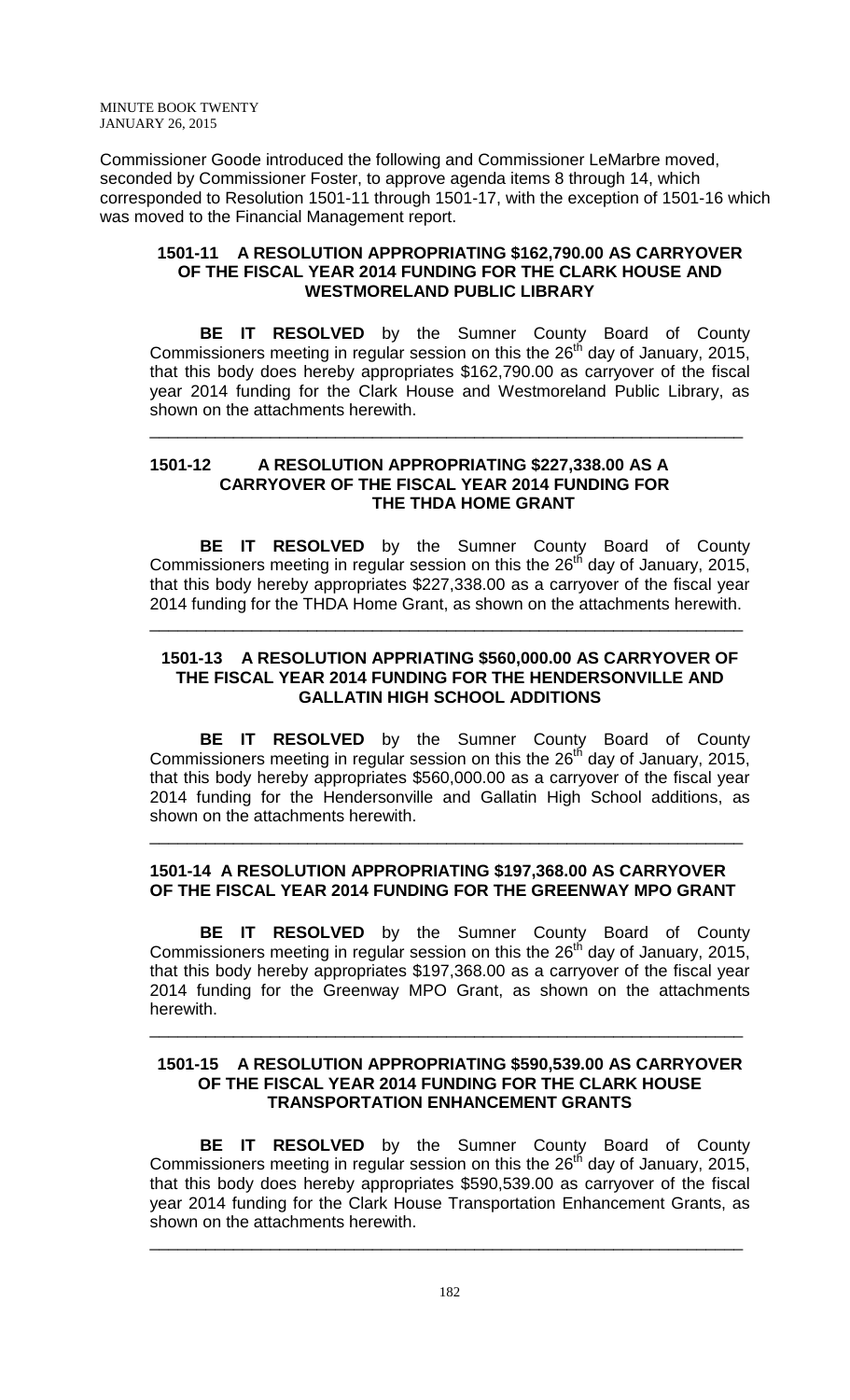## **1501- 17 A RESOLUTION APPROPRIATING \$121,485.00 AS A CARRYOVER OF THE FISCAL YEAR 2014 FUNDING FOR THE CIVIL WAR GRANT**

**BE IT RESOLVED** by the Sumner County Board of County Commissioners meeting in regular session on this the  $26<sup>th</sup>$  day of January, 2015, that this body hereby appropriates \$121,485.00 as a carryover of the fiscal year 2014 funding for the Civil War Grant, as shown on the attachments herewith.

\_\_\_\_\_\_\_\_\_\_\_\_\_\_\_\_\_\_\_\_\_\_\_\_\_\_\_\_\_\_\_\_\_\_\_\_\_\_\_\_\_\_\_\_\_\_\_\_\_\_\_\_\_\_\_\_\_\_\_\_\_\_\_\_

The electronic vote was recorded in the following manner:

|              |   | APPROVE 1501-11 TO 1501-15 AND 1501-17 |       |                  |   |          |
|--------------|---|----------------------------------------|-------|------------------|---|----------|
| <b>Akins</b> |   | M. Taylor                              | Α     | Geminden         |   |          |
| Hinton       |   | <b>Driver</b>                          | Y     | Graves           | N |          |
| Foster       |   | Schell                                 |       | <b>Harris</b>    | N |          |
| Ring         |   | Pomeroy                                | Y     | Vaughn           |   |          |
| Kemp         | Y | LeMarbre                               | Y     | Decker           |   |          |
| Hyde         | Y | <b>Becker</b>                          | Y     | C. Taylor        |   |          |
| Goode        |   | Krueger                                | Y     | <b>B.</b> Taylor |   |          |
| Langford     | Y | Guthrie                                | Y     | Pospisil         |   |          |
| APPROVE 8-14 |   | Yes: 21                                | No: 2 | Abs: 1           |   | 12:20 AM |

Chairman Decker declared the motion to group and approve passed unanimously.

Commissioner Goode introduced the following resolution and moved for approval. Commissioner Bill Taylor seconded the motion.

\_\_\_\_\_\_\_\_\_\_\_\_\_\_\_\_\_\_\_\_\_\_\_\_\_\_\_\_\_\_\_\_\_\_\_\_\_\_\_\_\_\_\_\_\_\_\_\_\_\_\_\_\_\_\_

### **1501-19 A RESOLUTION (1) AUTHORIZING THE ISSUANCE OF INTERFUND CAPITAL OUTLAY NOTES, IN THE AGGREGATE PRINCIPAL AMOUNT OF NOT TO EXCEED FIVE MILLION FIVE HUNDRED THOUSAND DOLLARS (\$5,500,000) OF SUMNER COUNTY, TENNESSEE; MAKING PROVISION FOR THE ISSUANCE, SALE AND PAYMENT OF SAID NOTES; ESTABLISHING THE TERMS THEREOF AND THE DISPOSITION OF PROCEEDS THEREFROM; AND PROVIDING FOR THE LEVY OF TAXES FOR THE PAYMENT OF PRINCIPAL OF AND INTEREST ON THE NOTES, AND (2) DECLARING THE INTENT OF THE COUNTY TO REIMBURSE ITSELF FOR SUCH EXPENDITURES FROM THE PROCEEDS OF BONDS OR OTHER INDEBTEDNESS**

**WHEREAS,** the Board of County Commissioners (the "Governing Body") of Sumner County, Tennessee (the "County") has determined that it is necessary and desirable to provide funds for the (i) acquisition of land for and the construction, renovation and equipping of schools for the County, (ii) construction and improvement to highways, streets, roads, bridges and acquisition of rightsof-way, (iii) acquisition of land for and constructing and equipping emergency services buildings, safety buildings, court buildings, and County public buildings, (iv) acquisition of vehicles for the foregoing, (v) acquisition of all property, real and personal, in connection therewith, and (vi) payment of legal, fiscal, administrative, architectural and engineering costs incident to the foregoing (collectively, the "Projects"); and

**WHEREAS,** under the provisions of Parts I, IV, and VI of Title 9, Chapter 21, Tennessee Code Annotated, as amended, local governments in Tennessee are authorized to finance the costs of the Projects through the issuance and sale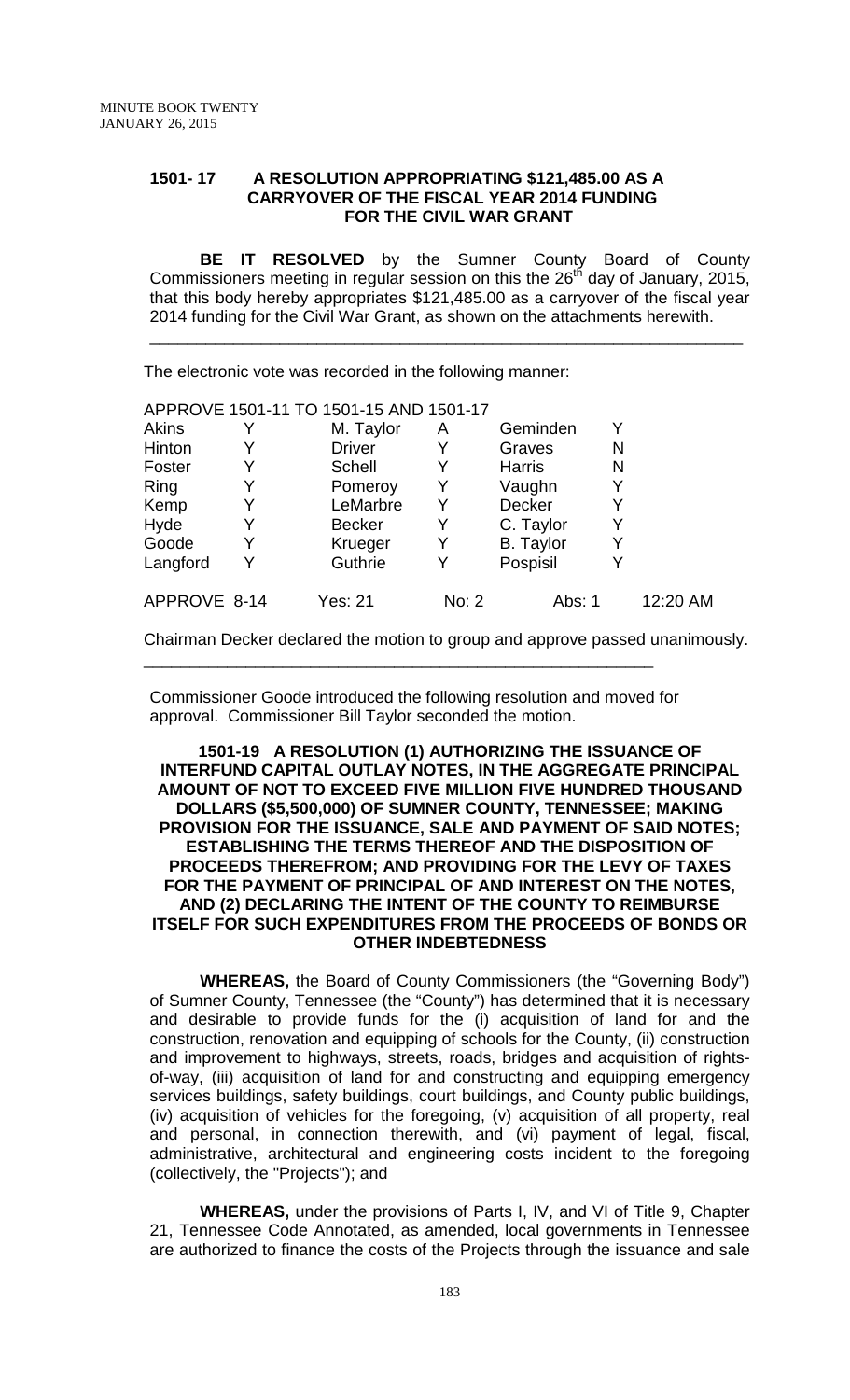of interest bearing interfund capital outlay notes with a maturity of up to three years upon the approval of the Director of State and Local Finance; and

**WHEREAS,** the Governing Body finds that it is advantageous to the County to authorize the issuance of interfund capital outlay notes to finance the costs of the Projects;

**WHEREAS,** it is the intention of the Board of Commissioners of the County to pay all or a portion of the costs associated with said activities by the sale of bonds, notes, or other obligations in one or more emissions; and

**WHEREAS,** it is anticipated that it will be necessary to make expenditures in payment of said costs prior to the issuance of said bonds, notes, or other debt obligations; and

**WHEREAS,** the Board of Commissioners of the County wishes to state its intentions with respect to reimbursements for said expenditures in accordance with the requirements of final regulations applicable thereto promulgated by the United States Department of the Treasury,

**NOW THEREFORE, BE IT RESOLVED** by the Governing Body of Sumner County, Tennessee, as follows:

**For the purpose of providing funds to finance the costs of the Projects, the County Executive of the County is hereby authorized to issue interfund capital outlay notes (the "Notes") in accordance with Section 9-21-604, Tennessee Code Annotated, as amended, in a principal amount not to exceed Five Million Five Hundred Thousand Dollars (\$5,500,000). The Notes shall be issued on behalf of the County's Capital Projects Fund. The Notes shall be purchased with monies in the County's General Fund. The Notes shall be designated "Interfund Capital Outlay Notes", or such other designation as shall be determined by the County Executive; shall be numbered serially from 1 upwards; shall be dated as of the date of issuance; may be issued in multiple emissions; shall be in denomination(s) as shall be determined by the County Executive; shall be issued at not less than 100% of par value and accrued interest; shall bear interest at a rate agreed upon between the County Executive and County Trustee, including a rate of 0%; and may have such other terms as may be permitted by applicable law.**

**The Notes shall mature not later than three (3) years after the date of issuance and the Notes and any extension or renewal notes shall not exceed the reasonably expected economic life of the Projects, which is hereby certified by the Governing Body to be equal to or greater than the final maturity of the Notes authorized herein and any extensions thereof.**

**The Notes, or any emission thereof, shall be subject to redemption, in whole or in part, at any time, at the principal amount thereof and accrued interest thereon to the date of redemption, without a premium.**

**The Notes shall be repaid to the General Fund from the Capital Projects Fund with the proceeds of general obligation bonds anticipated to be issued by the County and with respect to the school projects, from general obligation school bonds to be issued by the County. The Notes shall be payable from unlimited ad valorem taxes to be levied on all taxable property within the County and the full faith and credit of the County are hereby irrevocably pledged for the prompt payment of principal of and interest on the Notes. The tax herein provided may be reduced to the**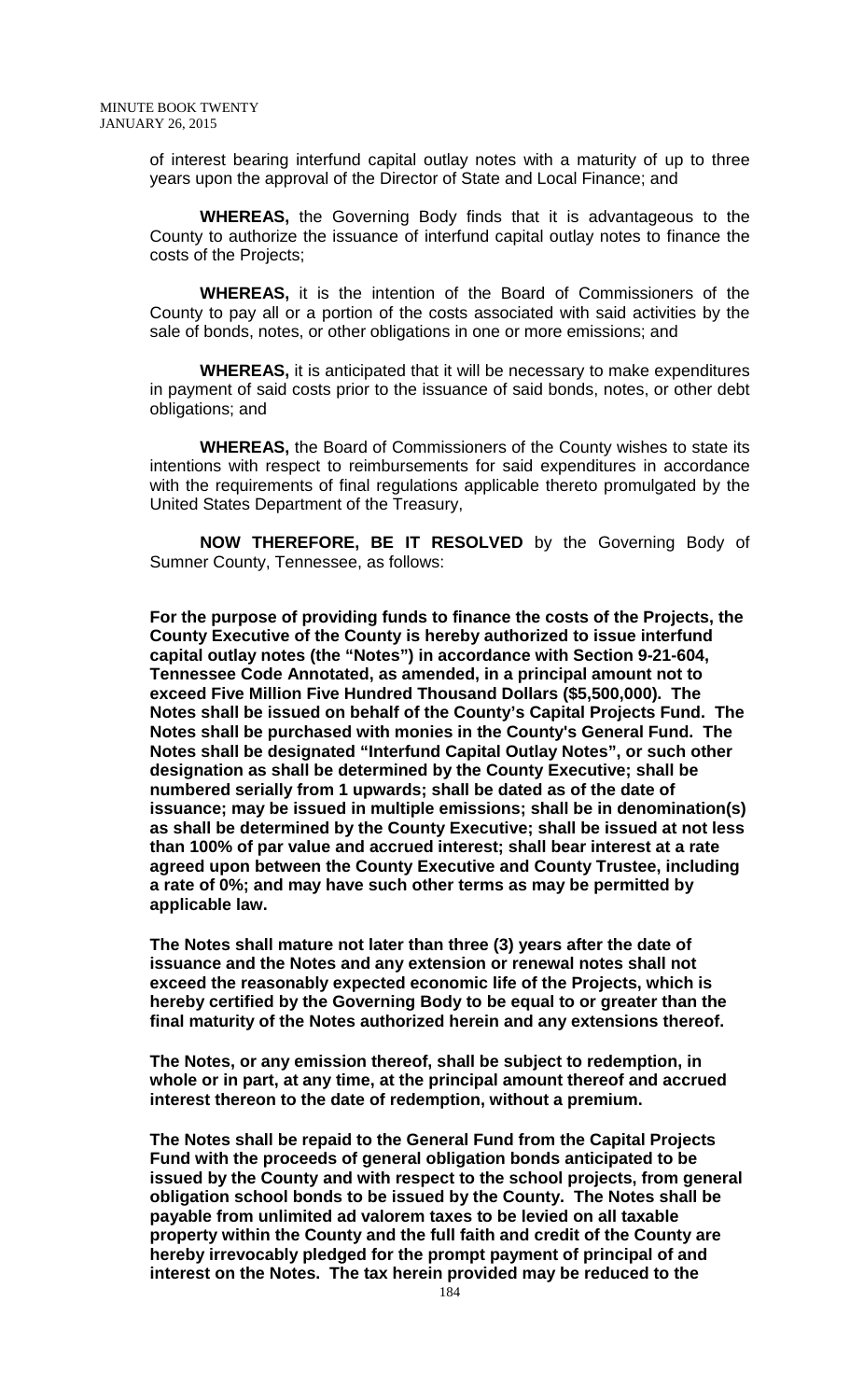**extent of any appropriations from the funds described above to the payment of debt service requirements of the Notes.**

**The Notes shall be executed in the name of the County and bear the manual signature of the County Executive of the County and the manual signature of the County Clerk with the County seal affixed thereon; and shall be payable as to principal and interest at the office of the County Trustee of the County or any such paying agent duly appointed by the County Executive of the County. Proceeds from the sale of the Notes shall be deposited in the Capital Projects Fund and used for the purposes described in Section 1.**

**The Notes shall be in substantially the form attached hereto.**

**The Notes shall not be issued until receipt of the Director of State and Local Finance's written approval for the issuance of the Notes.**

**It is reasonably expected that the County will reimburse itself for the expenditures in the amount authorized herein made in connection with the Projects by issuing tax-exempt bonds or other obligations. The expenditures will be made from the Capital Projects Fund with the proceeds of the Notes, and reimbursement will be made to the Capital Projects Fund. This resolution shall be placed in the minutes of the Governing Body and shall be made available for inspection by the general public at the office of the Governing Body. This resolution constitutes a declaration of official intent under Treas. Reg. §1.150-2.**

**All orders or resolutions in conflict with this Resolution are hereby repealed insofar as such conflict exists and this Resolution shall become effective immediately upon its passage.**

Adopted and approved this  $26<sup>th</sup>$  day of January, 2015.

Chairman

County Executive

ATTEST:

\_\_\_\_\_\_\_\_\_\_\_\_\_\_\_\_\_\_\_\_\_ County Clerk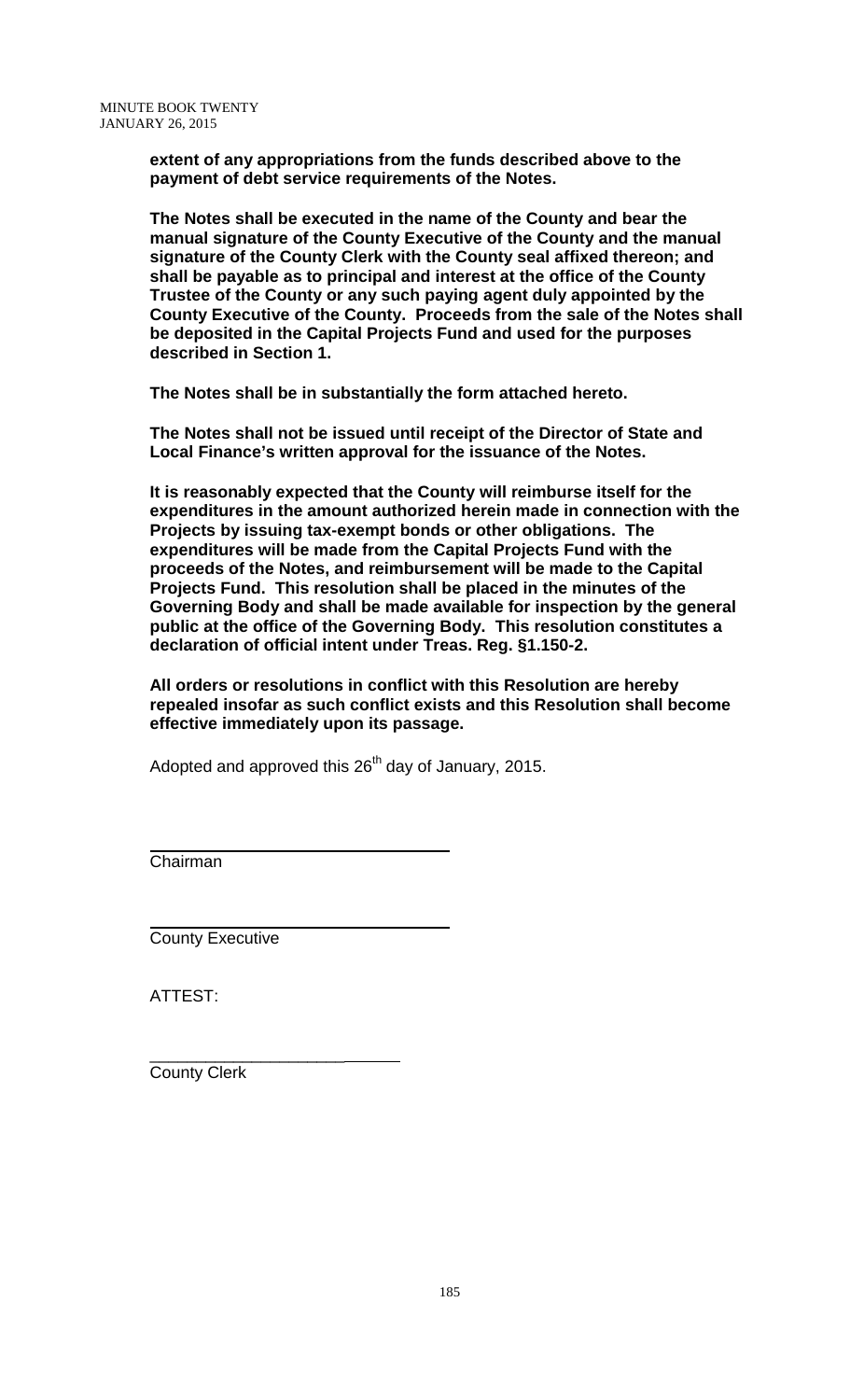#### [Form of Note]

#### STATE OF TENNESSEE COUNTY OF SUMNER INTERFUND CAPITAL OUTLAY NOTE

# DATED INTEREST RATE MATURITY

Principal Sum: \$

The Board of County Commissioners of Sumner County, Tennessee (the "County"), does hereby acknowledge itself indebted and for value received hereby promises to pay from the Capital Projects Fund to the County's General Fund (the "Fund"), on the Maturity Date (specified above) (unless this Note shall have been duly called for prior redemption and payment of the redemption price shall have been duly made or provided for), the Principal Sum (specified above), together with interest at the rate specified above on \_\_\_\_\_\_\_\_\_\_, 20\_\_\_, by together with interest at the rate specified above on check, draft, warrant or interfund transfer to the Fund. Both principal of and interest on this Note are payable at the office of the County Trustee (the "Registration Agent") of the County or a successor Registration Agent duly appointed by the Board of Commissioners of the County.

This Note is payable from unlimited ad valorem taxes on all taxable property within the County, and the full faith and credit of the County are irrevocably pledged for the prompt payment of principal of and interest on this Note.

This Note is subject to redemption prior to its stated maturity in whole or in part at any time at the option of the County upon payment of the principal amount of the Note together with the interest accrued thereon in the case of redemption.

This Note is issued under the authority of Parts, I, IV and VI of Title 9, Chapter 21, Tennessee Code Annotated and a Resolution duly adopted by the Board of Commissioners of the County on the  $26<sup>th</sup>$  day of January, 2015 (the "Resolution") to finance the Projects and pay expenses related thereto as authorized in the Resolution.

Tennessee Code Annotated Section 9-21-117 provides that this Note and interest thereon are exempt from taxation by the State of Tennessee or by any county, municipality or taxing district of the State, except for inheritance, transfer, and estate taxes and except as otherwise provided under the laws of the State of Tennessee.

IT IS HEREBY CERTIFIED, RECITED AND DECLARED that all acts, conditions and things required to exist, happen and be performed precedent to and in the issuance of this Note exist, have happened and have been performed in due time, form and manner as required by the Constitution and the laws of the State of Tennessee, and that the amount of this Note, together with all indebtedness of the County, does not exceed any constitutional or statutory limitation thereon, and that this Note is within every constitutional and statutory limitation.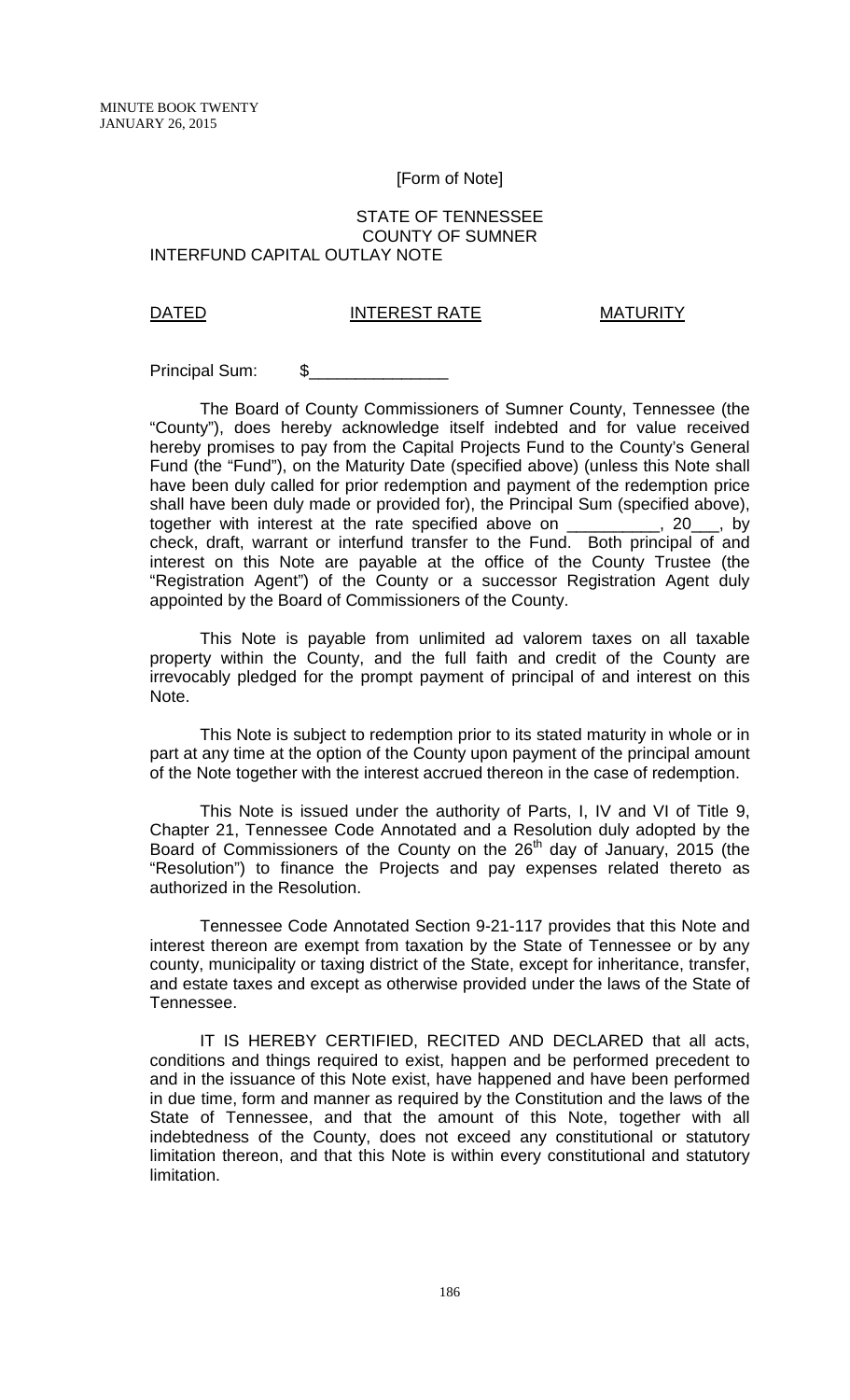IN WITNESS WHEREOF, the County has caused this Note to be executed in the name of the County by the manual signature of the County Executive of the County and attested by the manual signature of the County Clerk of the County with the seal of the County affixed hereto.

> \_\_\_\_\_\_\_\_\_\_\_\_\_\_\_\_\_\_\_\_\_\_\_\_\_\_\_\_\_ COUNTY EXECUTIVE

\_\_\_\_\_\_\_\_\_\_\_\_\_\_\_\_\_\_\_\_\_\_\_\_\_\_\_ COUNTY CLERK

Transferable and payable at the office of:

County Trustee of Sumner County, Tennessee

Gallatin, Tennessee

Date of Authentication:

This Note is one of the issue of Notes issued pursuant to the Resolution hereinabove described.

COUNTY TRUSTEE OF SUMNER COUNTY, TENNESSEE

By: \_\_\_\_\_\_\_\_\_\_\_\_\_\_\_\_\_\_\_\_\_\_\_\_\_\_\_\_\_\_\_\_\_\_

County Trustee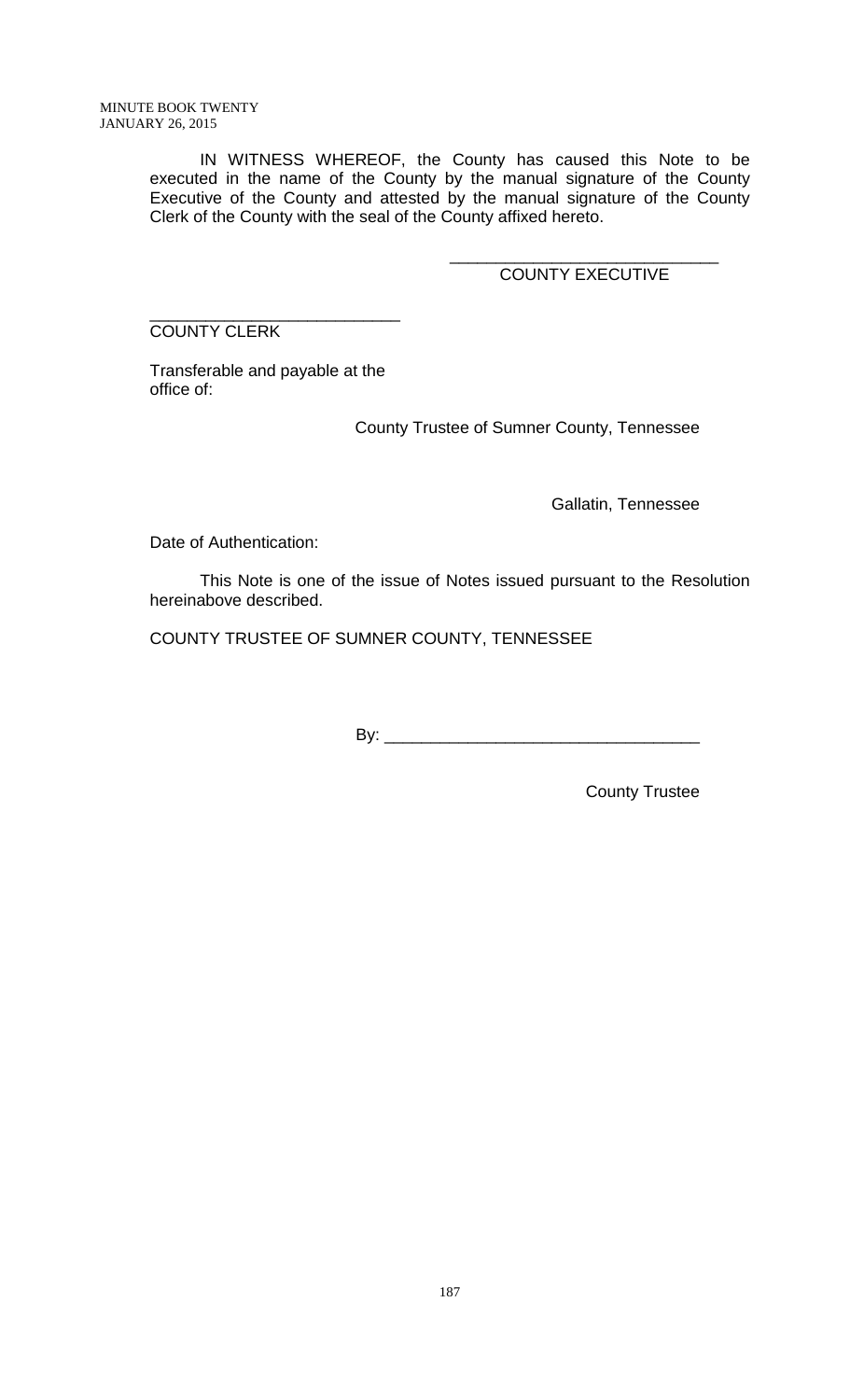STATE OF TENNESSEE ) ) COUNTY OF SUMNER )

I, Bill Kemp certify that I am the duly qualified and acting County Clerk of Sumner County, Tennessee, and as such official I further certify that attached hereto is a copy of excerpts from the minutes of a regular meeting of the governing body of the County held on January 26, 2015; that these minutes were promptly and fully recorded and are open to public inspection; that I have compared said copy with the original minute record of said meeting in my official custody; and that said copy is a true, correct and complete transcript from said original minute record insofar as said original record relates to not to exceed \$5,500,000 interfund capital outlay notes of said County.

WITNESS my official signature and seal of said County this \_\_\_\_\_ day of \_\_\_\_\_\_\_\_\_, 2015.

County Clerk (SEAL)

\_\_\_\_\_\_\_\_\_\_\_\_\_\_\_\_\_\_\_\_\_\_\_\_\_\_\_\_\_\_\_\_\_\_\_\_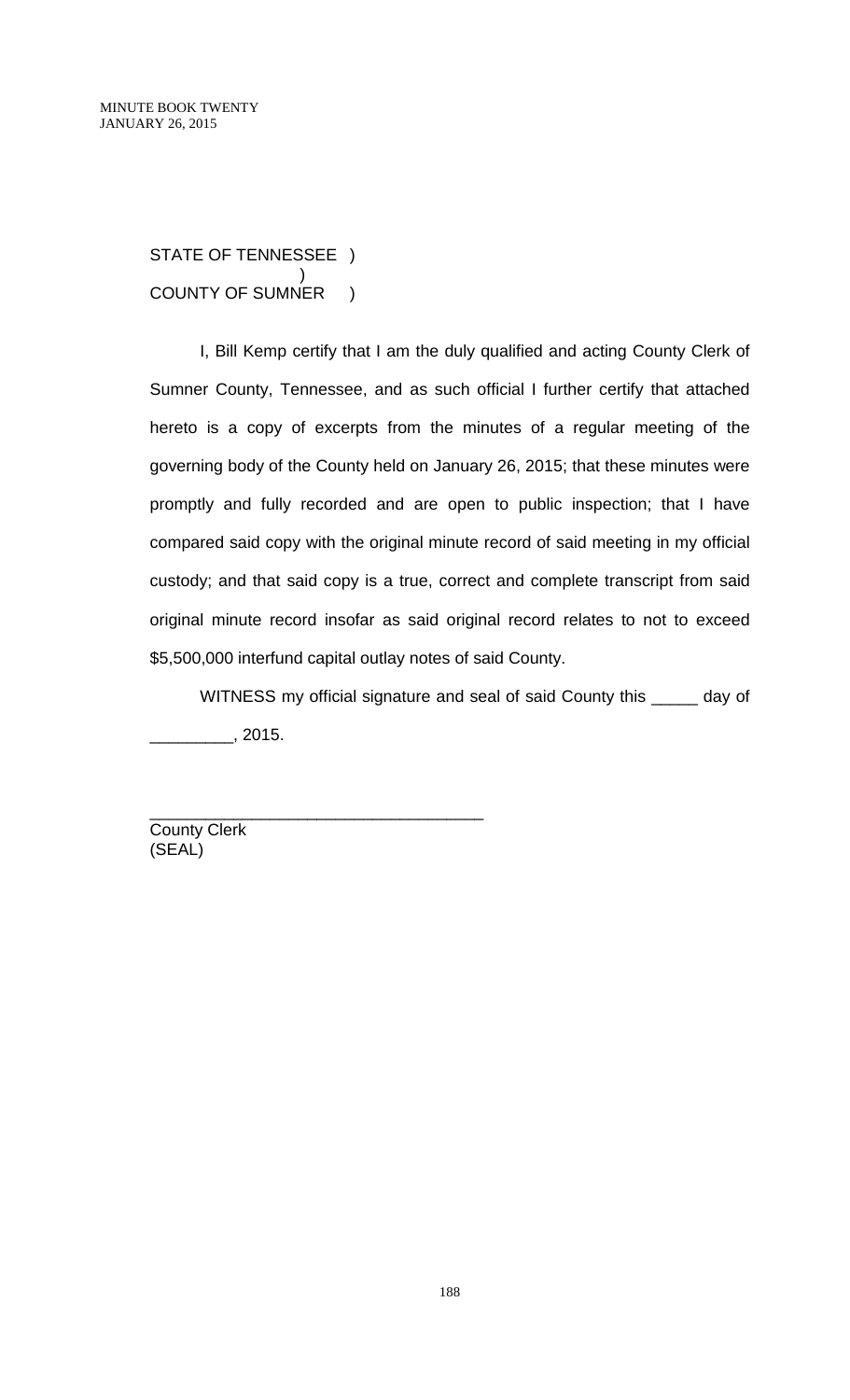The Board of County Commissioners of Sumner County, Tennessee, met in a regular session on January 26, 2015, at 7:00 p.m., at the Sumner Administration Building, Gallatin, Tennessee, with Paul Decker, presiding.

The following Commissioners were present:

The following Commissioners were absent:

There was also present Bill Kemp, County Clerk.

After the meeting was duly called to order, the following resolution was introduced by \_\_\_\_\_\_\_\_\_\_\_\_\_\_\_\_\_\_\_\_\_\_\_\_, seconded by \_

and after due deliberation, was adopted by the following vote:

\_\_\_\_\_\_\_\_\_\_\_\_\_\_\_\_\_\_\_\_\_\_\_\_\_\_\_\_\_\_\_\_\_\_\_\_\_\_\_\_\_\_\_\_\_\_\_\_\_\_\_\_\_\_\_\_\_\_\_\_\_\_\_\_

AYE: NAY:

The electronic vote was recorded in the following manner:

| Akins    | N              | M. Taylor     | N | Geminden         |          |
|----------|----------------|---------------|---|------------------|----------|
| Hinton   |                | <b>Driver</b> | Y | Graves           | Y        |
| Foster   |                | <b>Schell</b> | Y | <b>Harris</b>    | Y        |
| Ring     |                | Pomeroy       | Y | Vaughn           | Y        |
| Kemp     |                | LeMarbre      | Y | <b>Decker</b>    | Y        |
| Hyde     |                | <b>Becker</b> |   | C. Taylor        | Y        |
| Goode    |                | Krueger       |   | <b>B.</b> Taylor | Y        |
| Langford |                | Guthrie       |   | Pospisil         | Y        |
| 1501-19  | <b>Yes: 22</b> | No: 2         |   | Abs: $0$         | 12:23 AM |

\_\_\_\_\_\_\_\_\_\_\_\_\_\_\_\_\_\_\_\_\_\_\_\_\_\_\_\_\_\_\_\_\_\_\_\_\_\_\_\_\_\_\_\_\_\_\_\_\_\_\_\_\_\_\_

Chairman Decker declared the motion passed.

 Commissioner Goode moved, seconded by Chris Taylor to approve the following resolution:

# **1501-18 A RESOLUTION APPRIATING \$250,000.00 FOR PRELIMINARY SITE DEVELOPMENT FOR NEW INDUSTRIAL PARK**

**BE IT RESOLVED** by the Sumner County Board of County Commissioners meeting in regular session on this the  $26<sup>th</sup>$  day of January, 2015, that this body hereby appropriates \$250,000.00 for preliminary site development for new industrial park, as shown on the attachment herewith. Such amounts shall be reimbursed from the 2015 Bond proceeds.

\_\_\_\_\_\_\_\_\_\_\_\_\_\_\_\_\_\_\_\_\_\_\_\_\_\_\_\_\_\_\_\_\_\_\_\_\_\_\_\_\_\_\_\_\_\_\_\_\_\_\_\_\_\_\_\_\_\_\_\_\_\_\_\_

Chairman Decker recognized Executive Holt who introduced the resolution and the following speakers: Jimmy Johnston with Forward Sumner; Reggie Mudd of the State Economic Community Development Agency; Jim Harrison with Civil Site Engineering; and Charlie Lyons, Executive Director of the Four Lake Authority. All presenters spoke in favor of Resolution 1501-18.